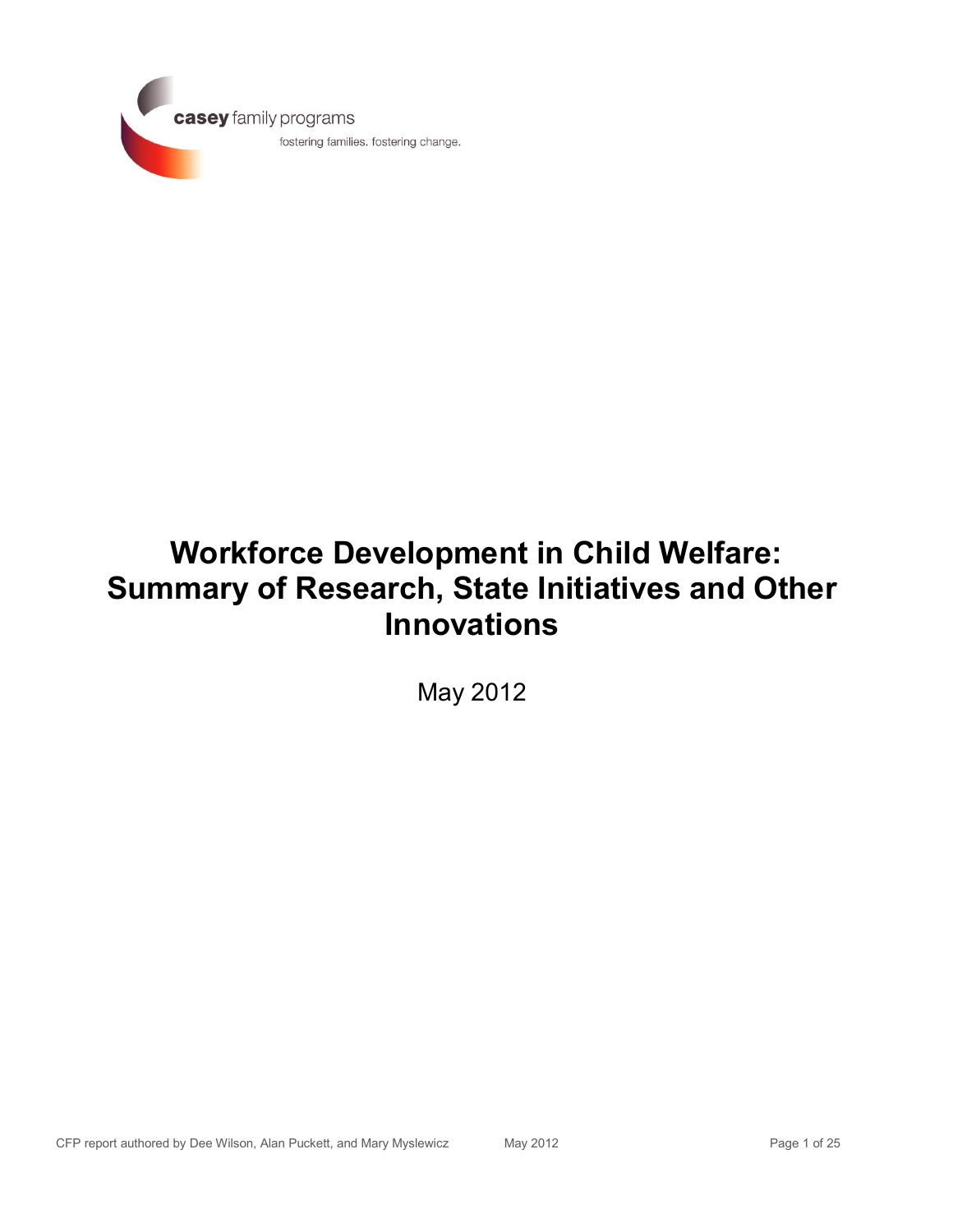### **EXECUTIVE SUMMARY**

This report was written in response to a request from Melissa Baker, a Casey Family Programs Director for Strategic Consulting, to gather information on workforce development initiatives in child welfare and in other fields with an emphasis on recruitment, screening, hiring, training, professional development and retention of experienced staff. In subsequent conversations with Melissa Baker and Amy Baker, Director of Workforce Development for New York City's Administration for Children's Services (ACS), it was agreed that Knowledge Management (KM) staff would concentrate on five child welfare jurisdictions: Buncombe County (NC), Franklin County (OH), Cook County (IL), New Jersey; and Missouri. These jurisdictions were chosen because of current or past innovative workforce initiatives or because of the large role of private agencies in delivering child welfare services. Knowledge Management staff also agreed to search for other innovative initiatives in child welfare or related fields.

This report focuses on one or two workforce development initiatives in each of these jurisdictions and for the Annapolis Coalition, a non-profit entity dedicated to workforce development in the behavioral health field, and the National Child Welfare Workforce Institute (NCWWI). This report is not, therefore, an exhaustive study of workforce development initiatives in these jurisdictions or projects of the Annapolis Coalition and NCWWI.

#### **Themes**

Common themes emerged in conversations with jurisdictional leaders and leaders of the Annapolis Coalition and NCWWI:

- There was a strong emphasis on quality of supervision in developing and retaining casework staff and in shaping organizational culture. Missouri, Franklin County (OH), and NCWWI have made large investments in leadership development programs for supervisors as a way of enhancing their leadership skills and organizational commitment. Missouri's child welfare system has developed an organizational structure for giving supervisors a voice in policy discussions. Top managers in Missouri stated a strong commitment to carefully listening to supervisors regarding policy and practice.
- NCWWI, Illinois, Franklin County, Ohio and New Jersey have emphasized  $\bullet$ development of an organizational culture that supports continuous learning through leadership development programs and the use of learning collaboratives. Illinois' Learning Collaboratives encourage practice innovations at the unit and office level among both public agency and private agency staff. NCWWI trains supervisors to model and support lifelong learning.
- NCWWI and Buncombe County's (NC) child welfare agency worked in partnership to  $\bullet$ implement a highly structured approach to recruitment, hiring and retention that includes realistic job previews, evaluation of job candidates' writing and critical thinking skills, and "Stay" interviews with caseworkers at 60 days and 90 days following an employee's date of hiring. This program is designed to hire candidates whose values, attitudes and skills are a good fit with the demands of child welfare work, and to retain these employees by checking in with them at regular intervals regarding how they are adapting to the job. Buncombe County has experienced a large reduction in turnover in recent years, though factors other than hiring practices may have also had an influence on staff retention rates.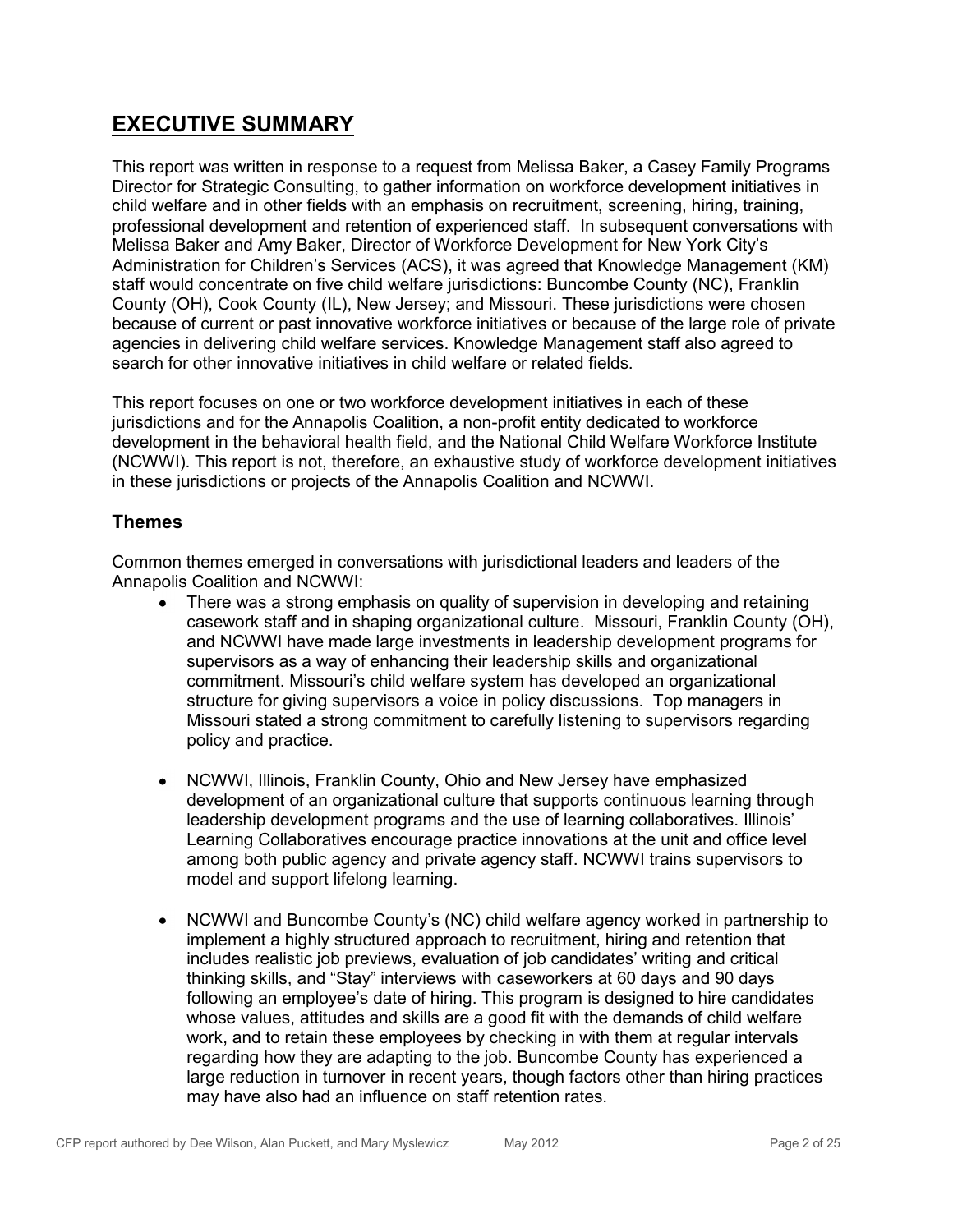- New Jersey, Franklin County, Ohio, Cook County, Illinois, the Annapolis Coalition and  $\bullet$ NCWWI have recognized that strategic investments in staff training and professional development can pay big dividends in both retention and improved organizational performance. The Annapolis Coalition, in cooperation with the Hitachi Foundation, recognizes behavioral health organizations that have implemented professional development programs for direct service staff. These programs generally include financial support to line staff for taking college level courses related to substance abuse or mental health, and may also provide support for graduate level courses for professional staff.
- New Jersey's training collaborative offers a wide variety of trainings that can lead to  $\bullet$ certification in domestic violence, mental health, etc. Making investments in the professional development—and leadership development—of staff is a key strategy for shaping an organizational culture and increasing the organizational commitment of line staff and supervisors.
- Some agencies using the strategies outlined above have greatly reduced staff  $\bullet$ turnover. Managers in New Jersey stated that the agency's annual turnover is less than 10 percent; and managers in Buncombe County, NC described a reduction in annual turnover from 39 percent to 10-12 percent.
- Both New Jersey's child welfare agency and Buncombe County, NC have developed  $\bullet$ personnel systems that engage in continuous screening and hiring of qualified candidates and, through this approach, have greatly reduced the average time required to fill vacancies. Human Resources managers in New Jersey stated that the average time needed to fill vacancies has been reduced from more than 60 days to 26 days.
- New Jersey's child welfare training system not only uses pre-tests and post–tests of  $\bullet$ new employees in basic training, but also evaluates effectiveness of specialized trainings by retesting training participants 90 days after completion of training to evaluate retention of learning. Follow-up refresher trainings for offices are used as needed, i.e., as determined by follow-up testing of staff who completed training. This approach to training evaluation was one of the few innovations in training practices we heard about from informants in the jurisdictions.
- It is important to note that CFP staff found large differences in salaries and benefits  $\bullet$ among jurisdictions that may account, in part, for differences in recruitment and retention rates.

In conducting a literature review for this report, CFP staff found very few experimental studies of workforce development initiatives. Charles Glisson's ARC organizational intervention has been carefully studied, but we did not find a jurisdiction where it is currently being utilized. The managers CFP staff talked with were reluctant to claim that workforce development initiatives caused reductions in turnover given that other factors (e.g., the recession) may have had an influence on staff retention. However, they were not reluctant to assert that investments in leadership development programs and other investments in the professional development of staff have had a positive effect on staff morale.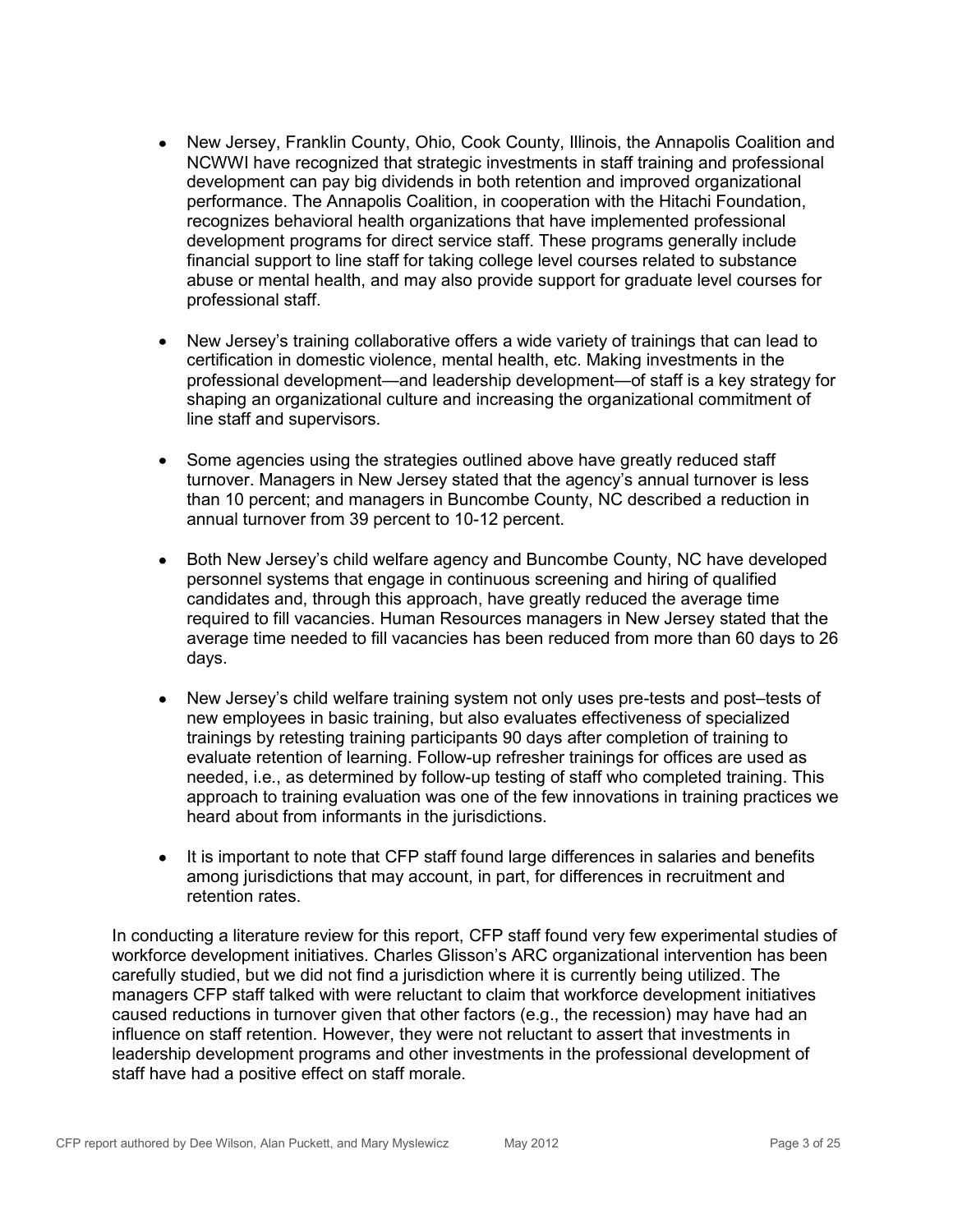### **INTRODUCTION**

This report was written in response to a request from Melissa Baker, a Casey Family Programs Director for Strategic Consulting to gather information on workforce development initiatives in child welfare and in other fields with an emphasis on recruitment, screening, hiring, training, professional development and retention of experienced staff. In subsequent conversations with Melissa Baker and Amy Baker, Director of Workforce Development for New York City's Administration for Children's Services (ACS), it was agreed that Knowledge Management (KM) staff would concentrate on five child welfare jurisdictions: Buncombe County, North Carolina; Franklin County, Ohio; Illinois; New Jersey; and Missouri. These jurisdictions were chosen because of current or past innovative workforce initiatives, or because of the large role of private agencies in delivering child welfare services. CFP staff also agreed to search for other innovative initiatives in child welfare or related fields.

CFP staff conducted phone conversations with key managers in jurisdictions included in this report, as well as national experts in the field of workforce development. These experts included Michael Hoge of the Annapolis Coalition, a non-profit entity dedicated to workforce development in the behavioral health field, and Nancy Dickinson and Freda Bernotavicz of the National Child Welfare Workforce Institute (NCWWI), a national resource center whose mission is to build the capacity of the nation's child welfare workforce.

This report focuses on one or two workforce development initiatives in each of these jurisdictions and for the Annapolis Coalition and NCWWI, a decision based on the interests of ACS and, in part, the judgment of CFP staff regarding the potential value of workforce development initiatives to other child welfare agencies around the country. This report is not, therefore, an exhaustive study of workforce development initiatives in these jurisdictions or across the country. A table at the end of the report includes caseworker and supervisor salaries, training requirements and turnover rate for each of the states highlighted in the report.

# **LITERATURE REVIEW**

A 2003 U.S. General Accounting Office (GAO) report to Congress,<sup>1</sup> the GAO identified difficulties attracting and retaining child welfare caseworkers and supervisors as challenges which affect safety and permanency outcomes for children in the foster care system. The report recommended that the U.S. Department of Health and Human Services (HHS) take steps to help child welfare agencies address these issues. The report was based on a review of 27 states' Child and Family Services Reviews (CFSR) reports; on nearly 600 exit interviews completed by child welfare caseworkers and supervisors leaving employment in 17 states, 40 counties and 19 private child welfare agencies; and on multiple site visits in four states.

Factors the GAO found to be associated with workforce turnover included low pay, risk of workrelated violence, understaffing and high caseloads, burdensome administrative requirements, inadequate training and inadequate supervision.

Approaches to workforce recruitment and retention noted in the report included university training partnerships; pursuit of external accreditation (i.e.: Council on Accreditation, or COA), which entails adoption of specified caseload standards and supervisor to staff ratios and

 $^1$  U.S. General Accounting Office (2003). "HHS Could Play a Greater Role in Helping Child Welfare Agencies Recruit and Retain Staff". Accessed 3-27-2012. Available[: http://www.gao.gov/assets/240/237373.pdf](http://www.gao.gov/assets/240/237373.pdf)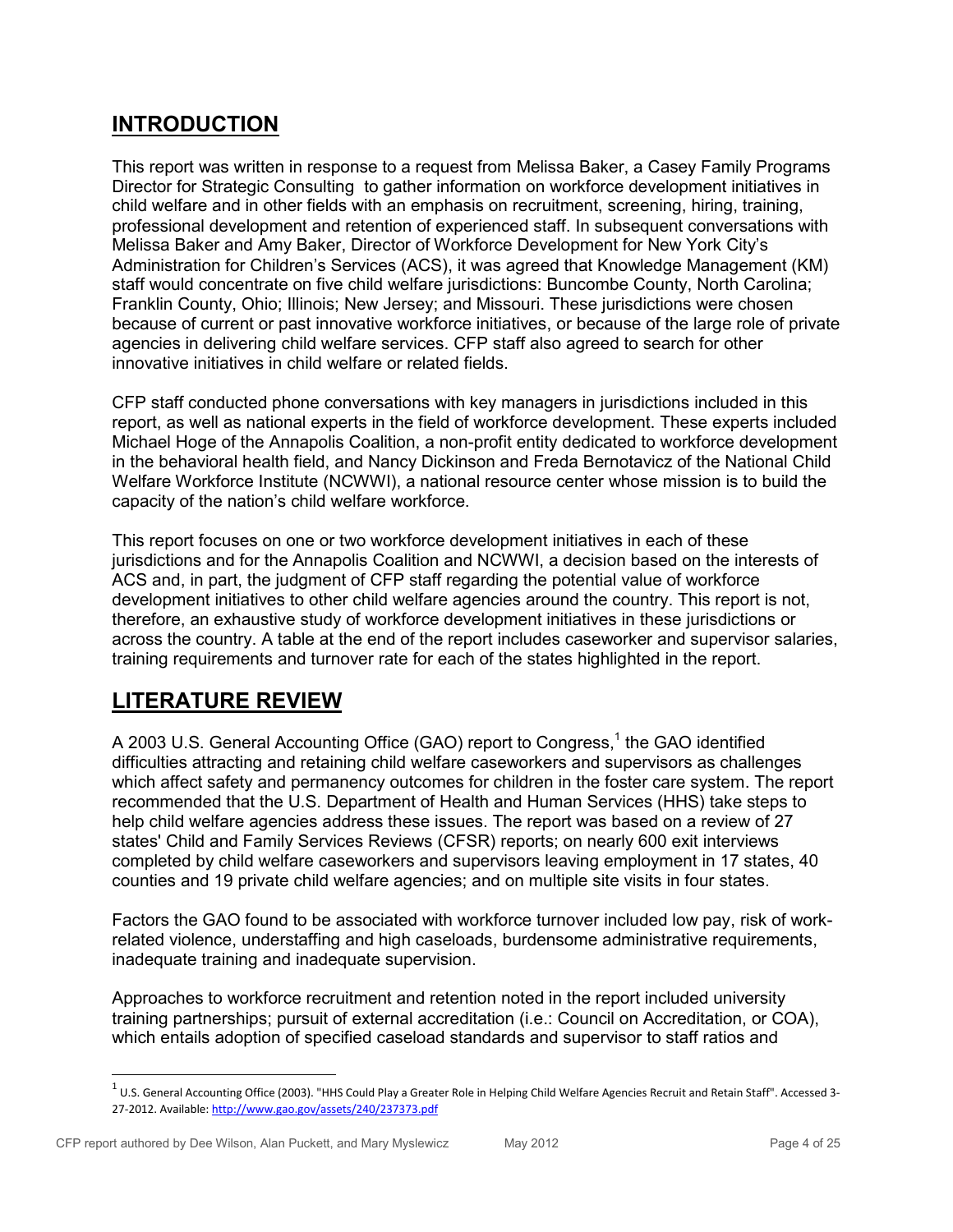increased emphasis on professional credentialing; leadership development and mentoring programs; and use of recruitment / hiring strategies such as competency based interviews and realistic job preview opportunities.

Among the report's recommendations are:

- The promotion of research to identify and determine the effectiveness of promising  $\bullet$ practices for the recruitment and retention of qualified employees, and;
- The provision of guidance or technical assistance encouraging states to use their CFSR  $\bullet$ Program Improvement Plans (PIPs) to address caseloads, training and staffing issues.

A number of studies have identified factors associated with child welfare workforce attrition in the public sector, in private agencies or both. The following variables have been found to affect intent to leave the job, intent to leave the field of work altogether or actual job exits: job satisfaction, organizational climate, commitment to an organization and to the field of work, levels of supervisory support, worker age and job tenure and conflicts between work and home life. While a number of studies have linked similar factors to workforce attrition, most of these studies have had methodological limitations which hampered their ability to demonstrate causal relationships between factors associated with retention and actual workforce outcomes, or to generalize study findings beyond the original samples.

As part of a larger project funded by Cornerstones for Kids to promote child welfare workforce improvements, the Children's Defense Fund and Children's Rights<sup>2</sup> conducted an extensive review of literature in this area and identified 14 key components of an effective child welfare workforce. Those elements are depicted in the chart on the next page.

<sup>&</sup>lt;sup>2</sup> Children's Defense Fund and Children's Rights (2006). "Components of an Effective Child Welfare Workforce to Improve Outcomes for Children and Families: What Does the Research Tell Us?" Accessed: 3-30-2012. Available: <http://www.childrensdefense.org/child-research-data-publications/data/components-of-an-effective-child-welfare-workforce.pdf>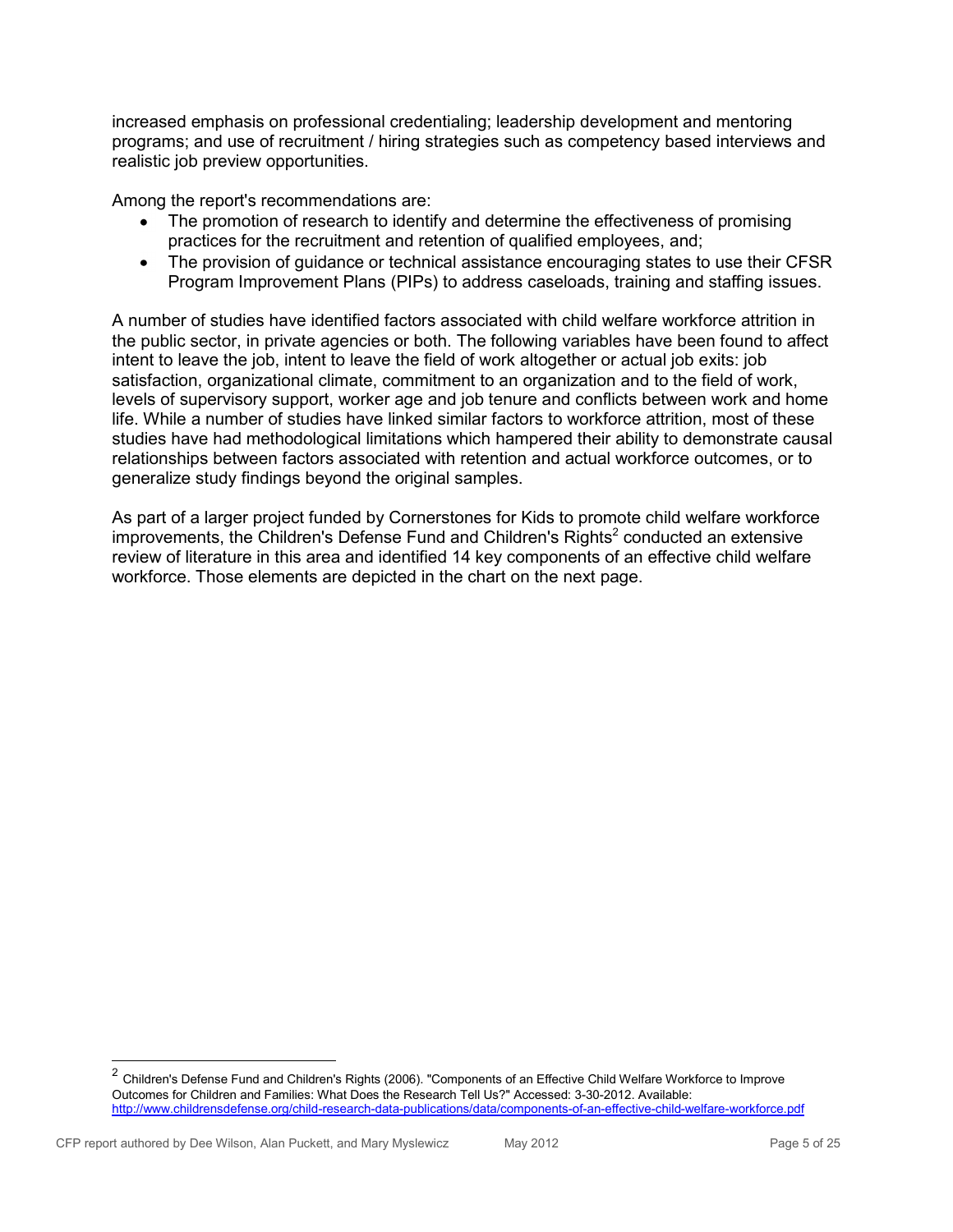

#### 14 COMPONENTS TO SUPPORT AN EFFECTIVE CHILD WELFARE WORKFORCE

Source: Children's Defense Fund and Children's Rights (2006). "Components of an Effective Child Welfare Workforce to Improve Outcomes for Children and Families: What Does the Research Tell Us?". Accessed: 3-30-2012. Available: http://www.childrensdefense.org/child-research-data-publications/data/components-of-an-effective-child-welfare-workforce.pdf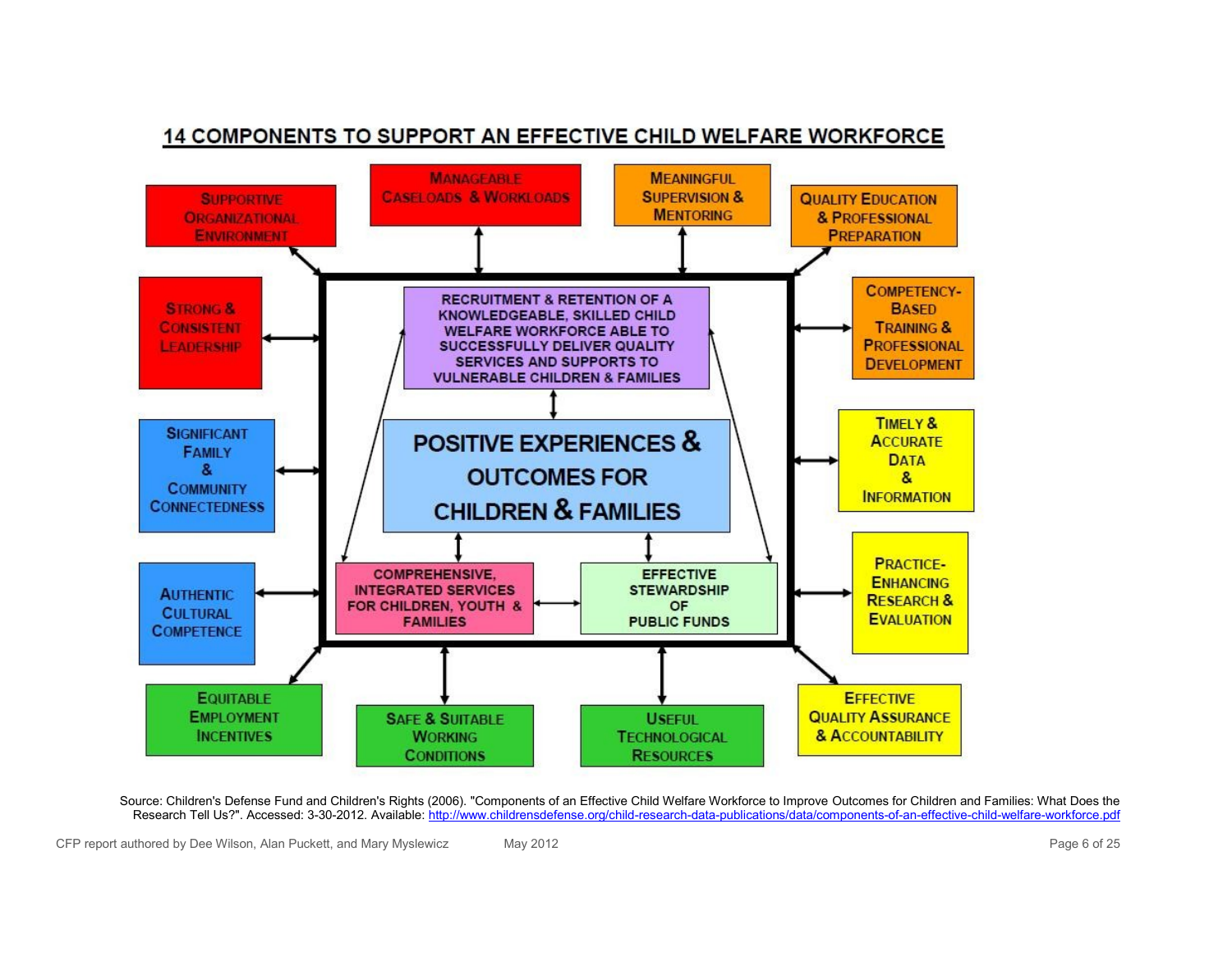In a 2009 study of 432 public child welfare workers, Cohen-Callow and colleagues<sup>3</sup> found that job related stress was associated with increased intent to leave the job while age, career commitment, organizational commitment, supervisory support and job satisfaction were associated with decreased intent to leave. Compared with older caseworkers, younger workers were found to be less engaged, reported higher levels of stress and were more likely to express intent to leave their jobs.

Claiborne and colleagues<sup>4</sup> studied relationships between organizational climate and job commitment among 441 child care and preventive services workers in non-profit agencies contracting with public child welfare systems. These authors found that worker autonomy, having work which challenges employees to use their knowledge and skills and organizational innovation were significantly related to investment in the work, which in turn reduced intent to leave.

In a related study, Schudrich and colleagues<sup>5</sup> measured intent to leave among 760 prevention and child care workers employed in voluntary agencies which provided contract services to the public child welfare system. Commitment to child welfare was found to be significantly predictive of intent to leave, while satisfaction with supervision significantly reduced intent to leave. In discussing the study's findings, these authors recommend that agencies take steps to improve commitment to the field, investment in the work, job satisfaction and contingent rewards in order to reduce workforce attrition. Expressions of support and appreciation for employees' contributions, and focus on the quality of supervision for direct care staff, were cited as key components of improved workforce retention.

Another recent study, by Boyas, Wind & Kang<sup>6</sup>, found that links between job related social capital (cooperation, as a proxy for trust; perception of fairness; social relationships; supervisor and co-worker support, organizational commitment, communication, and perceived influence) and negative outcomes including job stress, burnout and intent to leave, differed for older as compared to younger public child welfare caseworkers. Based on 209 participant responses to online and paper-and-pencil surveys, these authors determined that organizational commitment was a stronger influence among older caseworkers, while younger caseworkers were more affected by job stress. They suggested that all caseworkers may benefit from promoting employees' sense of organizational fairness in dealing with employees; fostering organizational commitment through inclusion and strengthening attachment; and from efforts to provide caseworkers with influence within the organization. For younger caseworkers in particular, mentoring and peer consultation may contribute to job related social support and increased staff retention, according to these authors.

Noting that previous research had found turnover in private agencies to be as much as twice that in public agencies, and that Performance Based Contracting (PBC) may place additional work stress and time pressures on staff in private agencies which operate under contract with

 $^3$  Cohen-Callow, A., Hopkins, K.M. & Kim, H.J. (2009). "Retaining Workers Approaching Retirement: Why Child Welfare Needs to Pay Attention to the Aging Workforce". *Child Welfare* 88 (5), 209-228.

<sup>&</sup>lt;sup>4</sup> Claiborne, N., Auerbach, C., Lawrence, C., Liu, J., McGowan, B.G., Fernendes, G. & Magnano, J. (2011). "Child welfare agency climate influence on worker commitment". *Children and Youth Services Review* 33, 2096-2102. 5

Schudrich, W., Auerbach, C., Liu, J., Fernandes, G., McGowan, B. & Claiborne, N. (2012). "Factors impacting intention to leave in social workers and child care workers employed at voluntary agencies". *Children and Youth Services Review* 34, 84-90.

<sup>&</sup>lt;sup>6</sup> Boyas, J., Wind, L.H. & Kang, S. (2012). "Exploring the relationship between employment-based social capital, job stress, burnout, and intent to leave among child protection workers: An age-based path analysis model". *Children and Youth Services Review* (34), 50-62.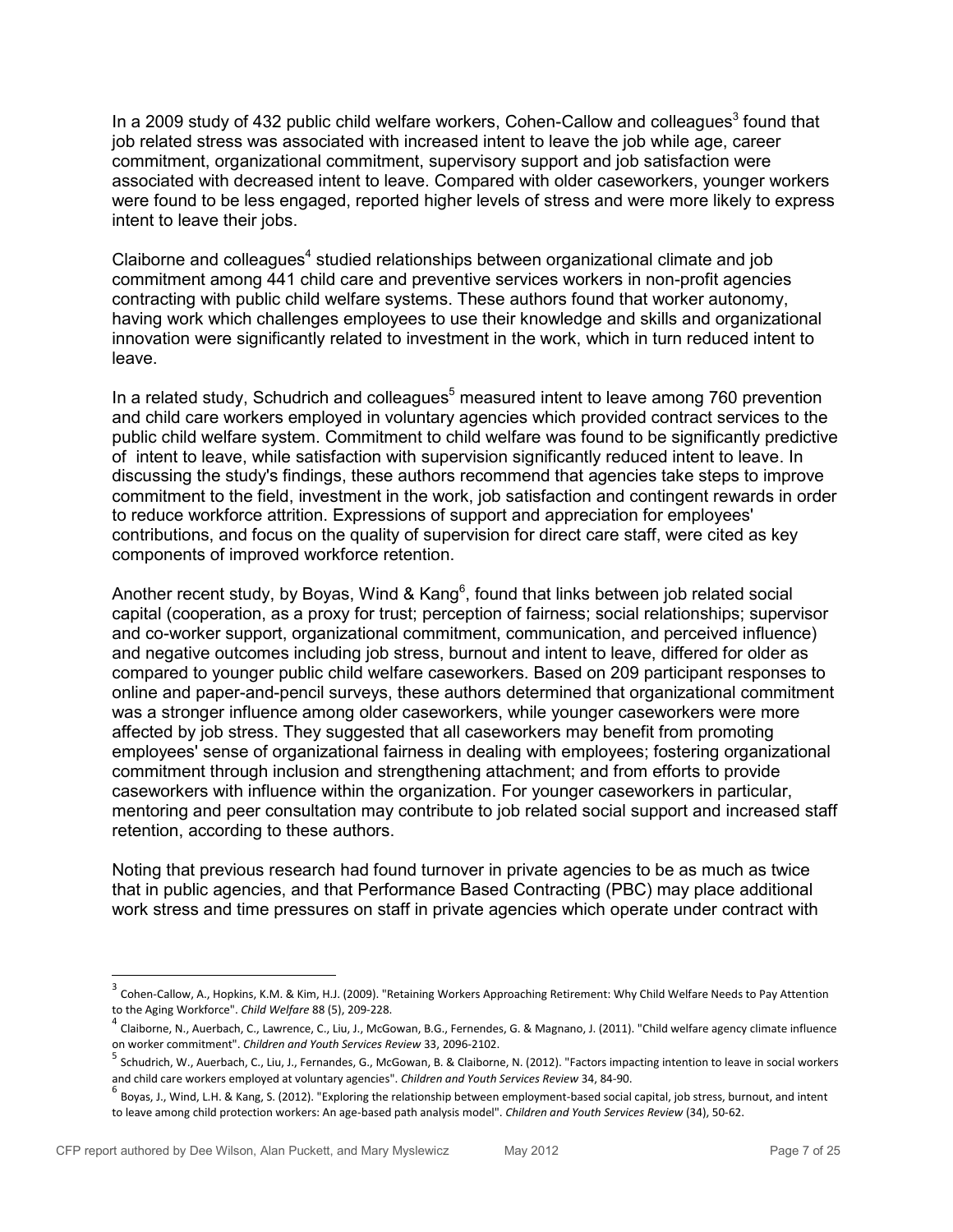public child welfare systems, Levy & colleagues<sup>7</sup> surveyed 152 privatized child welfare staff to examine relationships between job satisfaction, organizational commitment, and work-family conflicts, as well as intent to leave employment. Controlling for hours of supervision per week and for years of child welfare experience, the study found no significant effect for levels of organizational commitment, but determined that work-family conflict (work demands interfering with family responsibilities) significantly increased intention to leave, while job satisfaction had a strong effect in reducing intent to leave the job.

#### **Recent Studies Identifying Interventions to Improve Child Welfare Workforce Outcomes**

Evidence regarding interventions agencies have employed to improve workforce recruitment and increase the retention of qualified employees is limited. Though child welfare workforce initiatives have been examined in various studies, relatively few studies have employed experimental designs capable of producing strong evidence for or against interventions intended to attract qualified applicants and reduce workforce attrition in child welfare agencies.

One—and possibly the only—study to employ an experimental design in evaluating a workforce intervention in a child welfare setting has been described by Glisson, Dukes and Green.<sup>8</sup> Randomly assigning 10 urban and 16 rural child welfare and juvenile justice case management teams to receive either the Availability, Responsiveness and Continuity (ARC) organizational intervention or a control condition, these authors examined effects on organizational culture, organizational climate and caseworker attrition among 235 study participants over the course of a one year study period. The ARC model consists of 12 components implemented in three phases labeled "Collaboration", "Participation", and "Innovation". The authors describe the ARC model as having strong emphasis on teamwork, participatory decision making, and goal setting within a continuous quality improvement framework.

In a multi-level analysis controlling for additional variables including differences in team composition, location and individual level factors (age, education, gender, and race/ethnicity), Glisson and colleagues estimated that odds of leaving the job were only about 5 percent as high for caseworkers in teams receiving the ARC intervention as for caseworkers in control group teams. Caseworkers in teams receiving the ARC intervention reported significantly lower levels of emotional exhaustion, depersonalization, role conflict and role overload than their counterparts in control group teams. While no differences were found between the ARC and control groups in organizational *culture* (behavioral norms and expectations of employees which characterize how work is done), the study found significant differences in organizational *climate* (i.e., the impact of the work environment on caseworkers' perceptions of their work, the workplace and the organization).

While findings from Glisson's and colleagues' research are promising, the authors point out several limitations of the study. Implementation of the ARC intervention was time and labor intensive, requiring 20 hours of training per week over a period of 6 months for each of the five identified "change agents" working with the ARC case management teams, in addition to two hours per week for one year which the change agents spent with each ARC team. In addition, this study did not assess child or family variables such as case outcomes. Further research is

<sup>&</sup>lt;sup>7</sup> Levy, M, Poertner, J. & Lieberman, A. (2012). "Work Attitudes and Intention to Quit Among Workers in Private Child Welfare Agencies Operating Under Performance-Based Contracts". *Administration in Social Work* 36, 175-188.

 $^8$  Glisson, C., Dukes, D. & Green, P. (2006). "The effects of the ARC organizational intervention on caseworker turnover, climate, and culture in children's service systems". *Child Abuse and Neglect* 30, 855-880.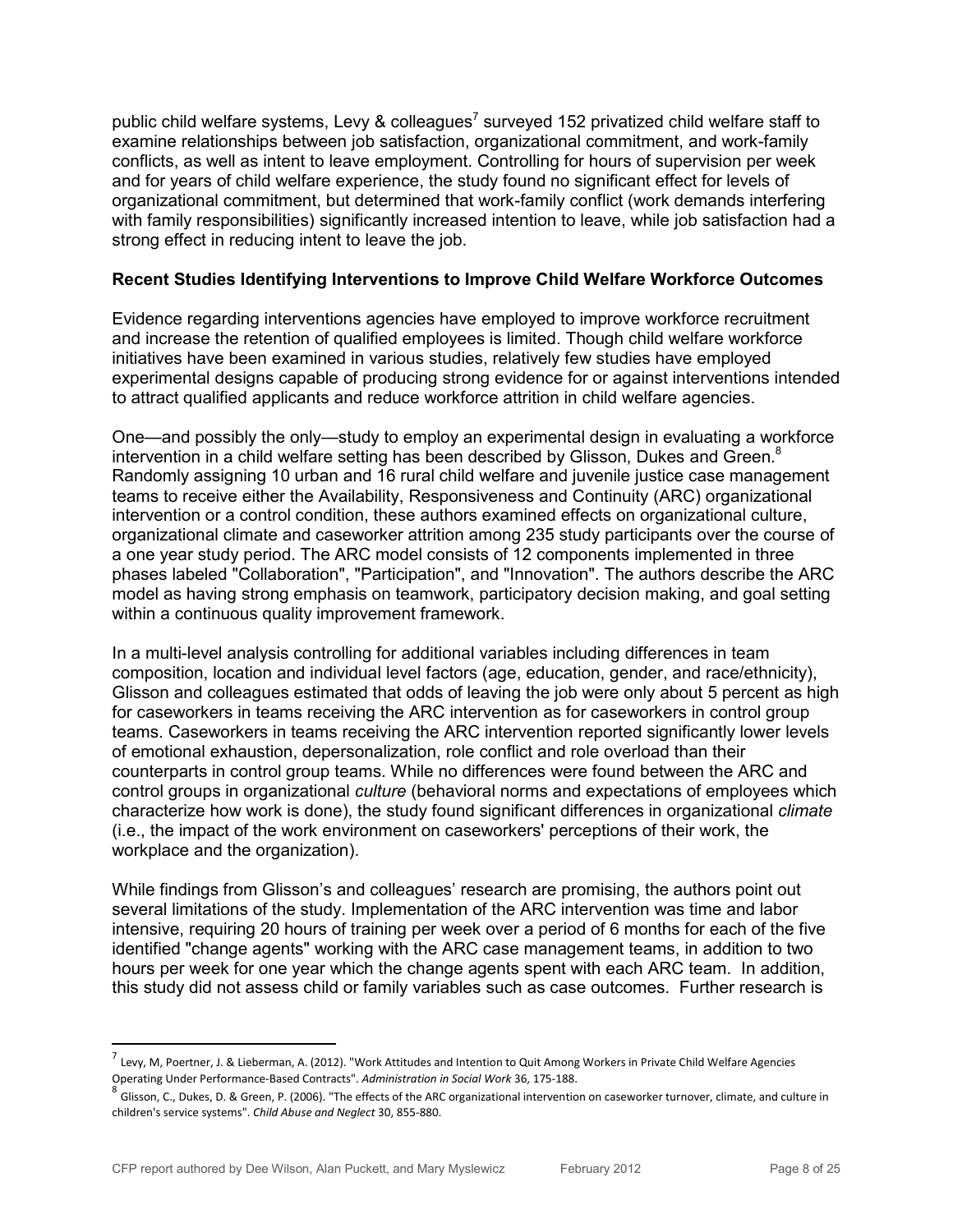needed to determine that the ARC intervention would deliver similar improvements in organizational climate and workforce retention in other agency settings.

Strolin-Goltzman and colleagues<sup>9</sup> studied an organizational intervention consisting of Design Teams (DTs) which focused on resolving problems related to workforce turnover and poor child and family outcomes in a public child welfare agency. External facilitators led teams through a seven-step solution-focused process using a strength based logic model. A total of 526 caseworkers, supervisors, managers and support staff from 12 county agencies completed preand post-intervention surveys intended to measure intent to leave, burnout, agency commitment and job satisfaction. Actual caseworker turnover was measured through state personnel records.

While no significant differences were found between DT counties and comparison counties on burnout or job satisfaction, marginally significant (.05< *p* <.10) differences favoring the DT counties were found on actual turnover and agency commitment. Counties which implemented the DT intervention saw a significantly (*p* <.05) greater reduction than comparison counties in intent to leave. A second analysis comparing counties which sustained the DT intervention independently, after external facilitators were phased out, with control counties found statistically significant differences in favor of DT counties on most of these variables, including actual turnover.

Although noting that the DT intervention requires resources and sustained effort, Strolin-Goltzman and colleagues suggest that the intervention can be effective in addressing workforce attrition and related issues. Because participating counties self-assigned to either the DT intervention or the comparison condition, however, a limitation of the study was its inability to demonstrate that observed differences on outcome variables were attributable to implementation of the DT intervention.

# **CONVERSATIONS WITH EXPERTS**

 $\overline{a}$ 

### **National Child Welfare Workforce Institute (NCWWI)<sup>10</sup>**

The NCWWI is funded by the Children's Bureau for the purpose of developing the leadership capacity of the child welfare workforce to implement change that supports positive outcomes for children, youth and families. The NCWWI, a member of the Children's Bureau's Training and Technical Assistance (T/TA) Network, is a partnership among nine universities.

Among other services, the NCWWI provides a Leadership Academy that offers two training programs nationally at no cost to participants from public and tribal child welfare agencies and in private agencies delivering child welfare services traditionally delivered by public agencies. The Leadership Academy for Supervisors (LAS) provides online training for front-line supervisors who have at least one year of experience in child welfare supervision; and the Leadership

<sup>&</sup>lt;sup>9</sup><br>Strolin-Goltzman, J., Lawrence, C., Auerbach, C., Caringi, J., Claiborne, N., Lawson, H., McCarthy, M., McGowan, B., Sherman, R., & Shim, M. (2009). "Design Teams: A Promising Organizational Intervention for Improving Turnover Rates in the Child Welfare Workforce". *Child Welfare* 88 (5), 149-168.

<sup>10</sup> Information provided to Casey Family Programs on April 9th, 2012 by Nancy Dickinson, NCWWI Project Director and Freda Bernotavicz, NCWWI LAS Team Leader.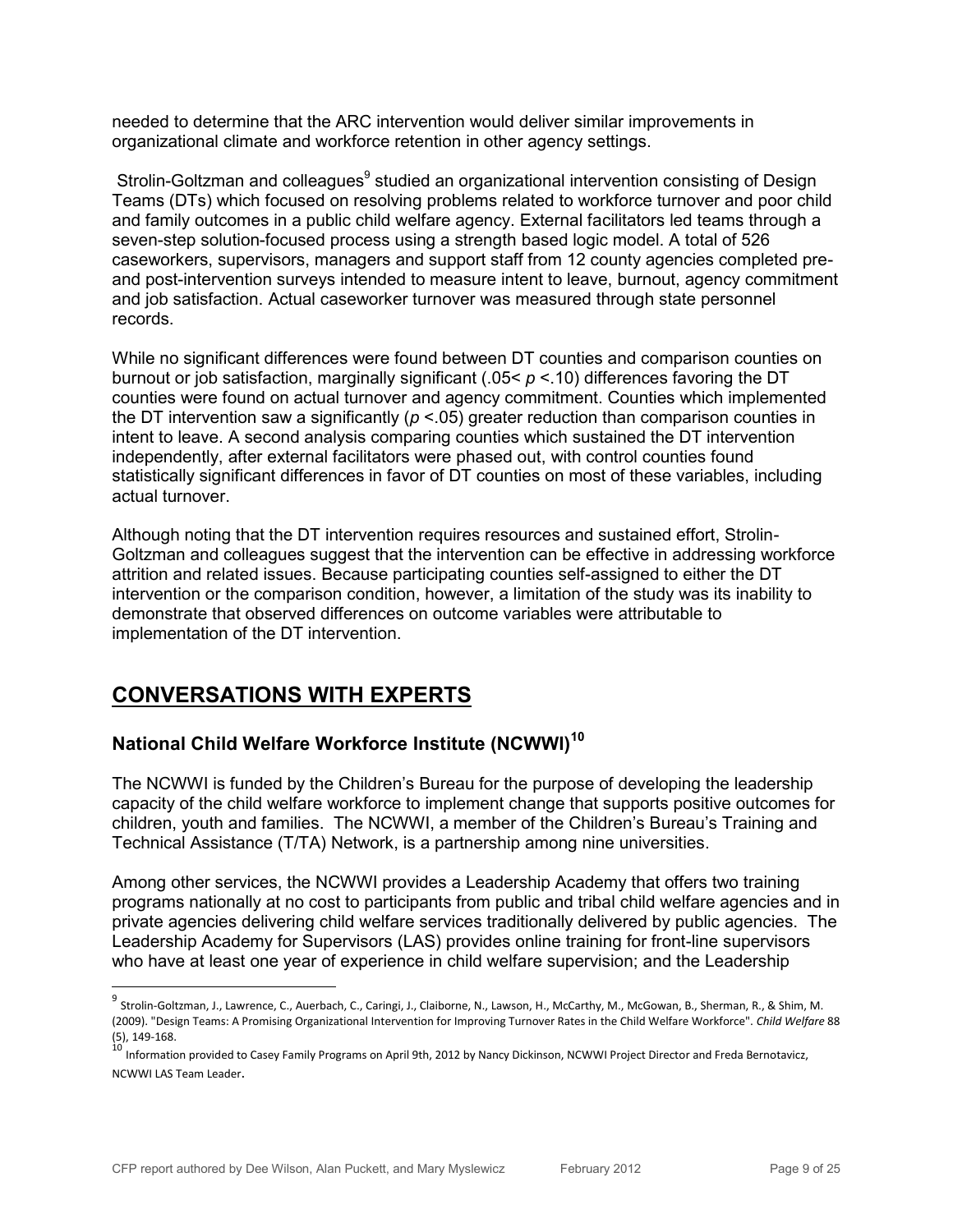Academy for Middle Managers (LAMM) offers a week long residential program and webinarbased follow-up trainings and coaching. The goal of both components is to develop leadership skills for implementation of change.

Both the LAS and the LAMM begin with an on-line introductory module that provides an overview of the key issues in the child welfare field and a preview of the Academy. The core curriculum begins with a unit on Foundations of Leadership which provides an opportunity for self-assessment. Subsequent units cover concepts related to the four domains of the NCWWI Leadership Model: Leading in Context, Leading People, Leading for Results and Leading Change. Both curricula include real life examples from the jobs of child welfare managers and supervisors, and follow a case example of leadership to illustrate the competing forces and competency requirements of each of the domains. Both the LAMM and the LAS also include pre- and post-training activities to promote transfer of learning.

The curricula of the Leadership Academy emphasizes the distinction between leadership and management and promotes a framework for application of leadership skills that includes: selfreflection and self-care; becoming a role model and supporting the professional development of unit members; developing a personal vision and organizational vision of what's possible and desirable in child welfare; and a commitment to continuous learning and embracing change.

The LAS core curriculum consists of six online modules followed by webinars for a total of 30 contact hours of training. The workforce development module is the longest (at six hours) and includes information on evidence-based practices in recruitment, screening and hiring of caseworkers, developing a learning culture in the unit and organization, creating cohesive supportive unit cultures, engaging in empowerment practice, and supporting diversity and performance management. In addition to the core curriculum, the LAS offers stand-alone modules of less than 45 minutes on subjects such as recruitment, screening, diversity, leadership and coaching.

Nancy Dickinson, NCWWI Project Director and Freda Bernotavicz, LAS Team Leader, stated that findings from both programs have demonstrated significant gains in learning in all competency areas. Follow-up evaluations suggest that participants continue to develop their skills on the job, use those skills to implement their learning and action plans and believe that the training is leading to improvements in their leadership skills. However, the approach to self directed learning in the LAS has been challenging for participants, resulting in lower than expected participation and completion. As a result, NCWWI has collaborated with several states to offer the LAS in a state coordinated approach resulting in a much higher completion rate. Dickinson and Bernotavicz stated that supervisors appear to be under too much pressure to make the required commitment to self directed, on-line learning without organizational support and incentives.

NCWWI advances a conceptual framework for workforce development that emphasizes the importance of achieving congruence between and among personal values, agency mission and child welfare practice, creating an organizational culture that supports continuous learning and recognizes and celebrates good work. NCWWI cites research on staff retention that has confirmed the importance of the following characteristics of committed and competent staff that choose a career in child welfare:

- Self Efficacy
- Organizational Commitment
- Shared Mission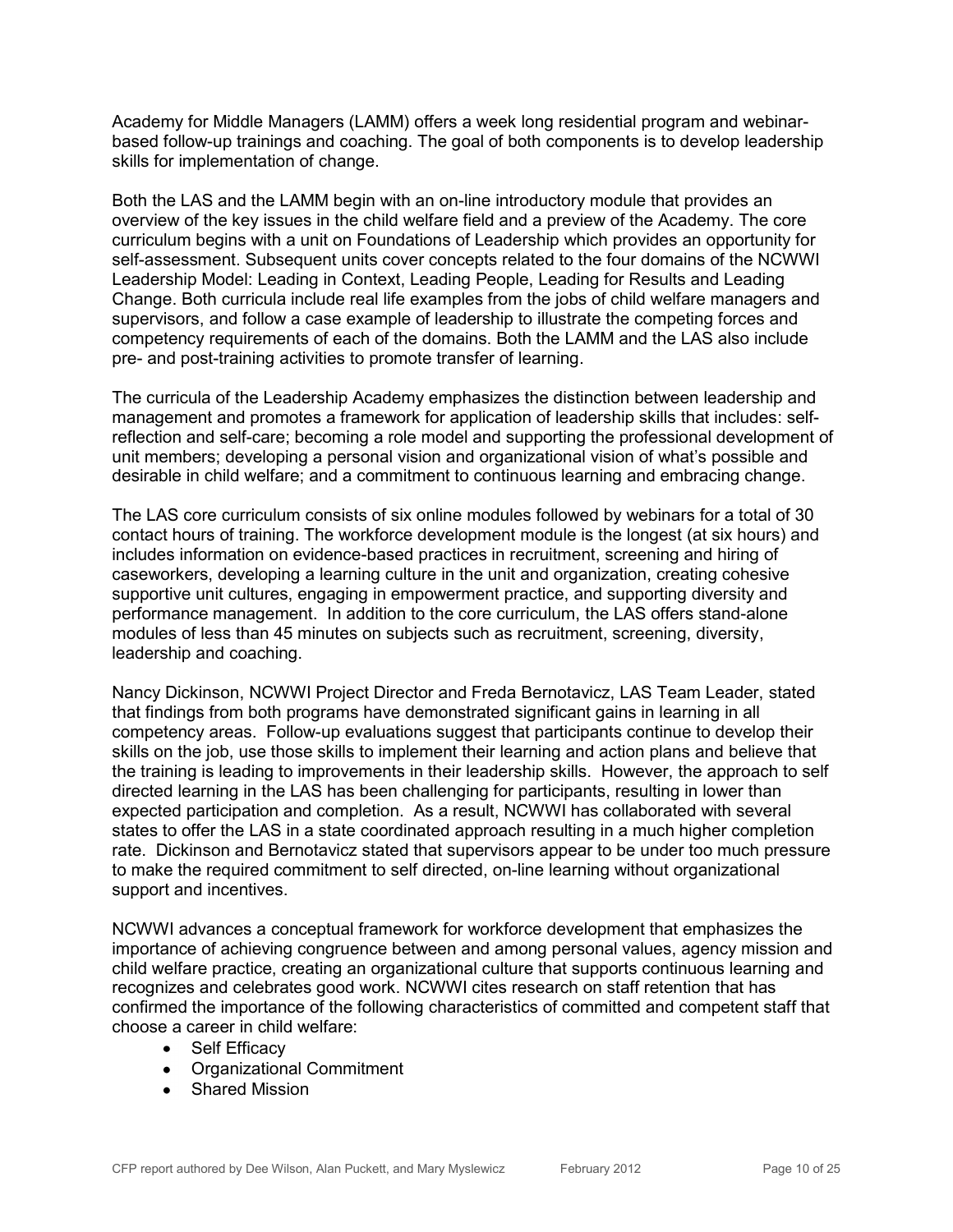- Role Clarity  $\bullet$
- Supervisory Support
- **Teamwork**

NCWWI recommends the following retention strategies for public child welfare agencies:

- Communicating the commitment of senior leadership to workforce issues.
- Developing a clear mission that is congruent with staff's personal values
- Using competency based approaches to recruitment, selection and performance management
- Having clear expectations for staff performance
- Giving staff the opportunity to develop and use knowledge and skills that have been shown to be effective with children, youth and families in the child welfare system
- Supporting professional discretion in decision making and utilizing participatory decision making
- Valuing and engaging in open communication and teamwork
- Creating a learning organization which provides opportunities for professional growth and development
- Establishing a system of recognition and rewards for excellent work
- Developing a family friendly structure for employees
- Investing in workforce development training for all supervisors and managers

More detailed information on the NCWWI and links to workforce development strategies are available on the website: [www.NCWWI.org](http://www.ncwwi.org/)

#### **Annapolis Coalition<sup>11</sup>**

 $\overline{a}$ 

The Annapolis Coalition (AC) was founded in 2001 by members of the American College of Mental Health Administrators and the Academic Behavioral Health Consortium. In 2005, the AC was incorporated as an independent non-profit entity in Ohio. The Coalition includes stakeholders from the addiction and mental health sectors of the behavioral health field, with participation and leadership from persons in recovery as well as family members.

The Pacesetter Awards are a joint initiative of the Annapolis Coalition and the Hitachi Foundation whose purpose is to identify, recognize and support exemplary workforce practices in the behavioral health field. The awards recognize organizations whose workforce initiatives have (a) strengthened business performance and bottom line results, (b) improved work life, skills and educational advancement opportunities of direct service staff and (c) improved client outcomes.

In 2011, five organizations received the Pacesetter Award. Common themes of exemplary practices in these five organizations included:

- Use of evidence-based practices that were implemented with fidelity  $\bullet$
- Support of educational and career development of front-line workers
- Provision of competitive wages, benefits and incentives

 $^{11}$  Information provided to Casey Family Programs on February 9th, 2012 by Michael Hoge, Professor & Director of Clinical Training in Psychology Department of Psychiatry, Yale University School of Medicine.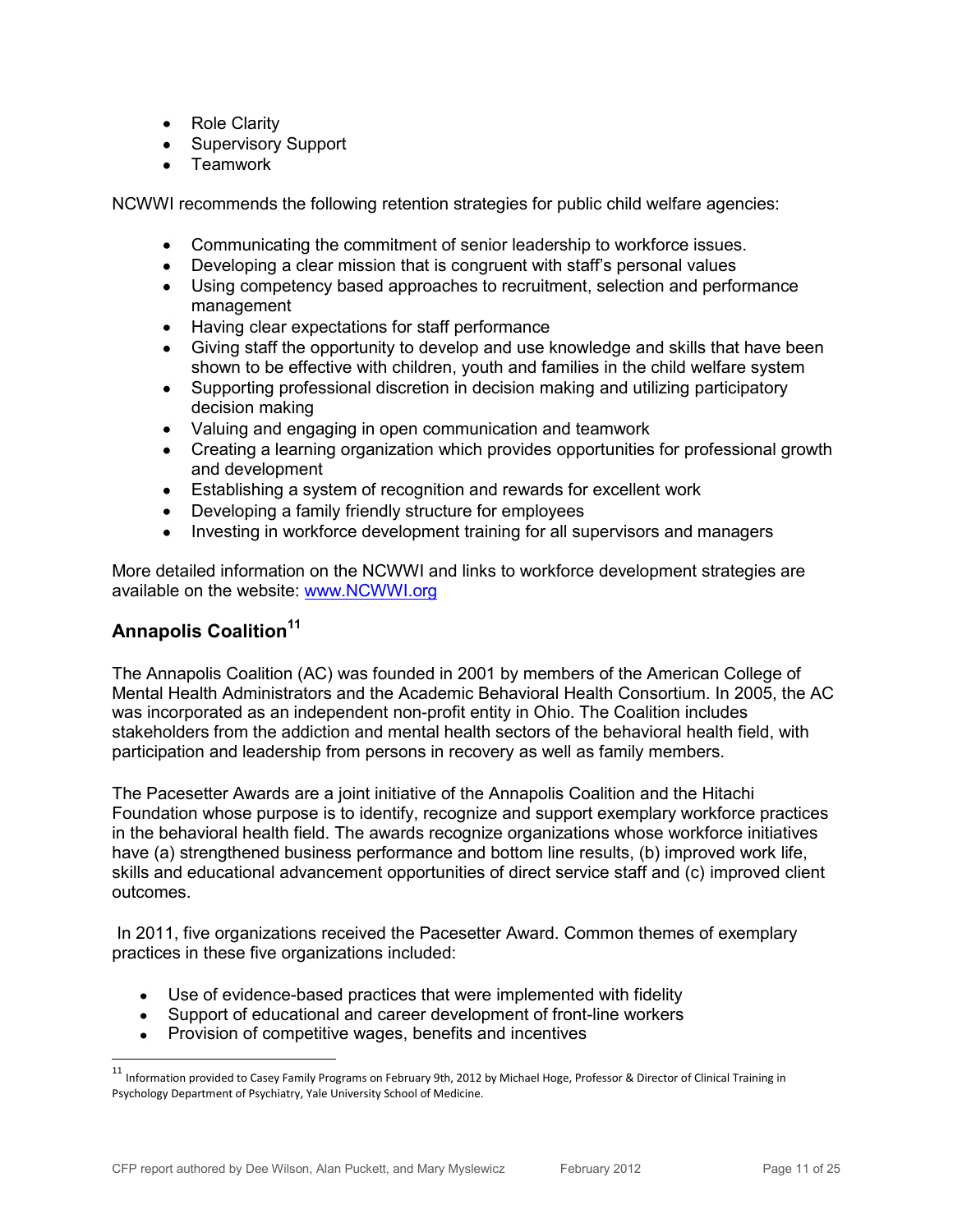- Development of partnerships with academic and research institutions to promote the training and education of front line staff
- Provision of individualized and supportive supervision to staff on a regular and frequent basis

One of the Pacesetter award recipients in 2011 was Stanley Street Treatment and Resources (SSTAR) in Fall River, Massachusetts, a community with a high unemployment, low educational achievement among residents and significant drug and alcohol problems. Prior to 2006, STARR had experienced serious difficulties in hiring certified or licensed counselors. According to their director, "We were spending thousands of our advertising dollars on recruitment and not getting responses." As a result, SSTAR faced a circular dilemma: lack of certified staff resulted in a reduction in billable services and less revenue which led to lower salaries and problems with staff retention. This resulted in limited access to care for consumers and reduced growth potential for the organization.

As a result of state and federal grants, SSTAR was able to launch (in partnership with a local college) an on-site educational program of three courses and 15 college credits for its non- BA direct service staff at a cost of \$50 per person per course. Nine SSTAR employees enrolled in the program the first year and by the end of 2010, 23 employees had completed the three courses. Ninety-six percent of these employees passed the substance abuse or mental health certification test.

These courses helped SSTAR staff to implement three evidenced based practices: Motivational Enhancement Interviewing, Cognitive Behavioral Therapy and ARISE, an engagement intervention designed to increase enrollment in and completion of treatment programs. In addition, SSTAR has initiated an advanced on-site educational program of 270 hours for its BA level staff.

SSTAR's educational initiative has reduced waiting lists, increased billable hours and improved the quality of care. SSTAR is continuing its experiment in work-based learning and the educational advancement of both the professional and non-professional staff. The average salary of STARR employees has increased 17 percent since 2006 when the on-site educational program was initiated.

# **STATE EXAMPLES**

The following section contains summaries of conversations with jurisdictions regarding their current or past workforce initiatives. Due to the scope of the report, one strategy per state is summarized, even if there were multiple initiatives in the jurisdiction. The following strategies are highlighted: recruitment and retention; leadership development; learning collaboratives; training and improving supervision. A table at the end of the report includes caseworker and supervisor salaries, training requirements and turnover rates in each of the states included in the report.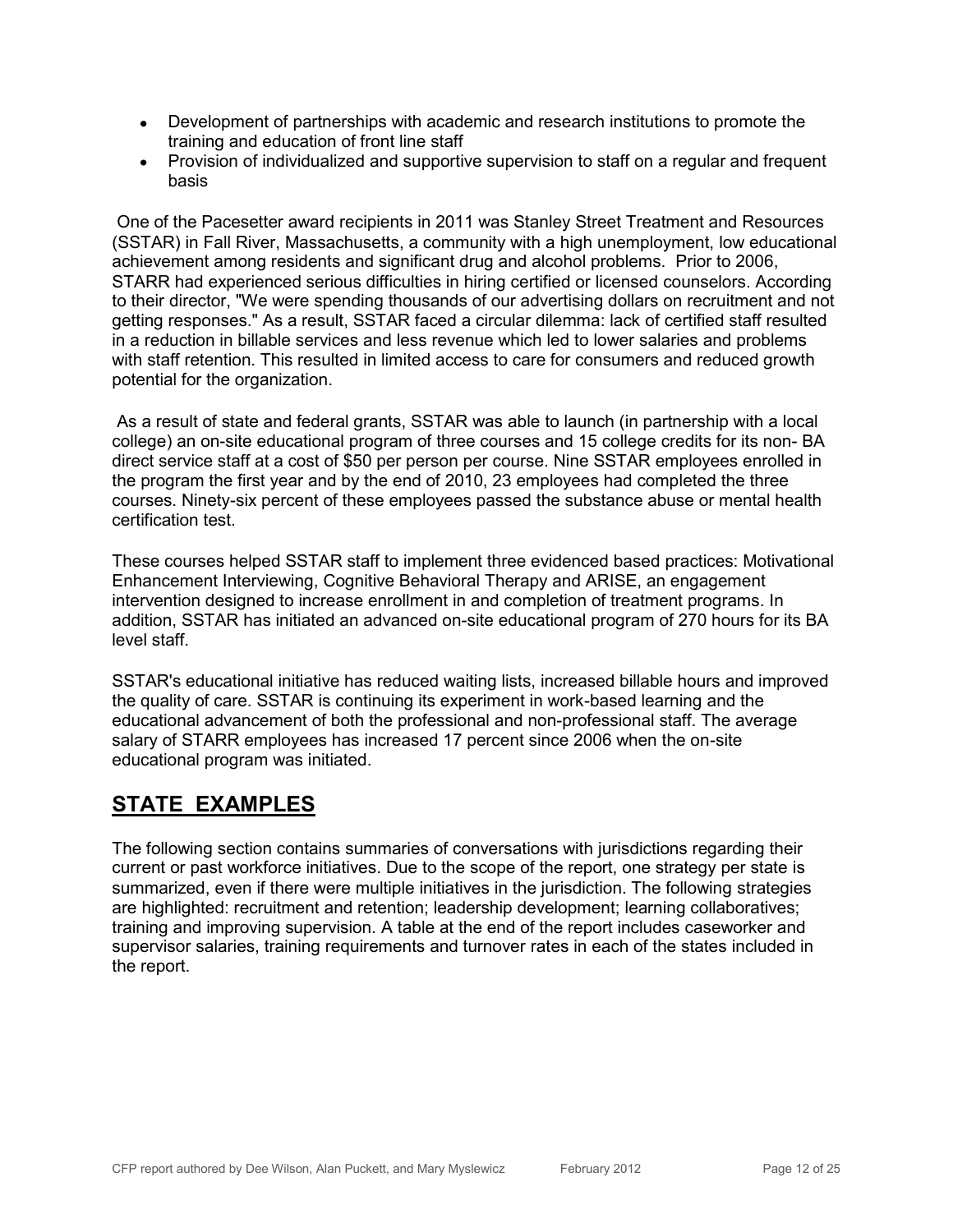# **Recruitment and Retention: North Carolina<sup>12</sup>**

In 2005, Buncombe County, North Carolina's Division of Social Services (DSS) was randomly chosen along with 34 other North Carolina counties to participate as pilot sites in the implementation of a grant funded Child Welfare Recruitment and Retention Project, developed by the Jordan Institute for Families at the UNC-Chapel Hill School of Social Work. At the time, Buncombe County had a 39% turnover rate in investigations which resulted in high caseloads that further contributed to the low retention rate. The Recruitment and Retention Project featured multiple interventions to enhance Buncombe's capacity to recruit, select and retain a qualified child welfare workforce. Although the pilot project with the Jordan Institute was completed in fall of 2008, DSS continues to use these strategies to build capacity to recruit and retain a strong workforce.

Informants stated that the goals of the project were for DSS to decrease the time to fill positions; to fill vacancies with qualified and competent applicants; to reduce the time for staff to take on a full caseload; and to promote accountability throughout the agency. The two primary strategies to accomplish these goals were: 1) continuous open recruitment to build a steady pool of qualified applicants and 2) an improved structured interview and selection process.

#### **Open Recruitment**

 $\overline{a}$ 

According to informants, DSS partnered with their Human Resources (HR) division to implement an open recruitment process in order to decrease the lag time in filling vacancies. HR now continuously posts positions for DSS so that there is a ready group of qualified applicants who have already been assessed. Interviews are held twice per month even when there are not vacancies, and the qualified applicants can stay on the register for up to three months. When there is an official job opening, the pre-screened applicant then has an interview with supervisors from the field office. Participants stated that open recruitment has helped significantly decrease the time required to fill vacancies.

#### **Structured Interview and Selection Process**

Each applicant then goes through a rigorous structured interview process which differs from the traditional interview approach. To begin, the project includes a "pre-screening" component to ensure the right fit for the position. For example, there are pre-screening questions, such as, "Can you work after-hours or on weekends?" and "Do you have any concerns making unannounced home visits in potentially dangerous situations?" to ensure that the candidate has a clear and accurate perception of exactly what the job entails. There is also a 33 minute realistic job preview video which features interviews with caseworkers who talk about the challenges and rewards of their work. Informants stated that the pre-screening has been proven effective as applicants have self-selected out after viewing the video or answering the prescreening questions.

Once the candidate passes the initial pre-screening process, a two hour structured interview led by a three person supervisory panel trained in the process is scheduled. The panel includes one member who is a seasoned interviewer responsible for facilitating the interview process and ensuring consistency and reliability in the scoring of applicants.

<sup>12</sup> Information provided to Casey Family Programs on March 23, 2012 by Angie Pittman, Buncombe County North Carolina Division of Social Services Program Administrator.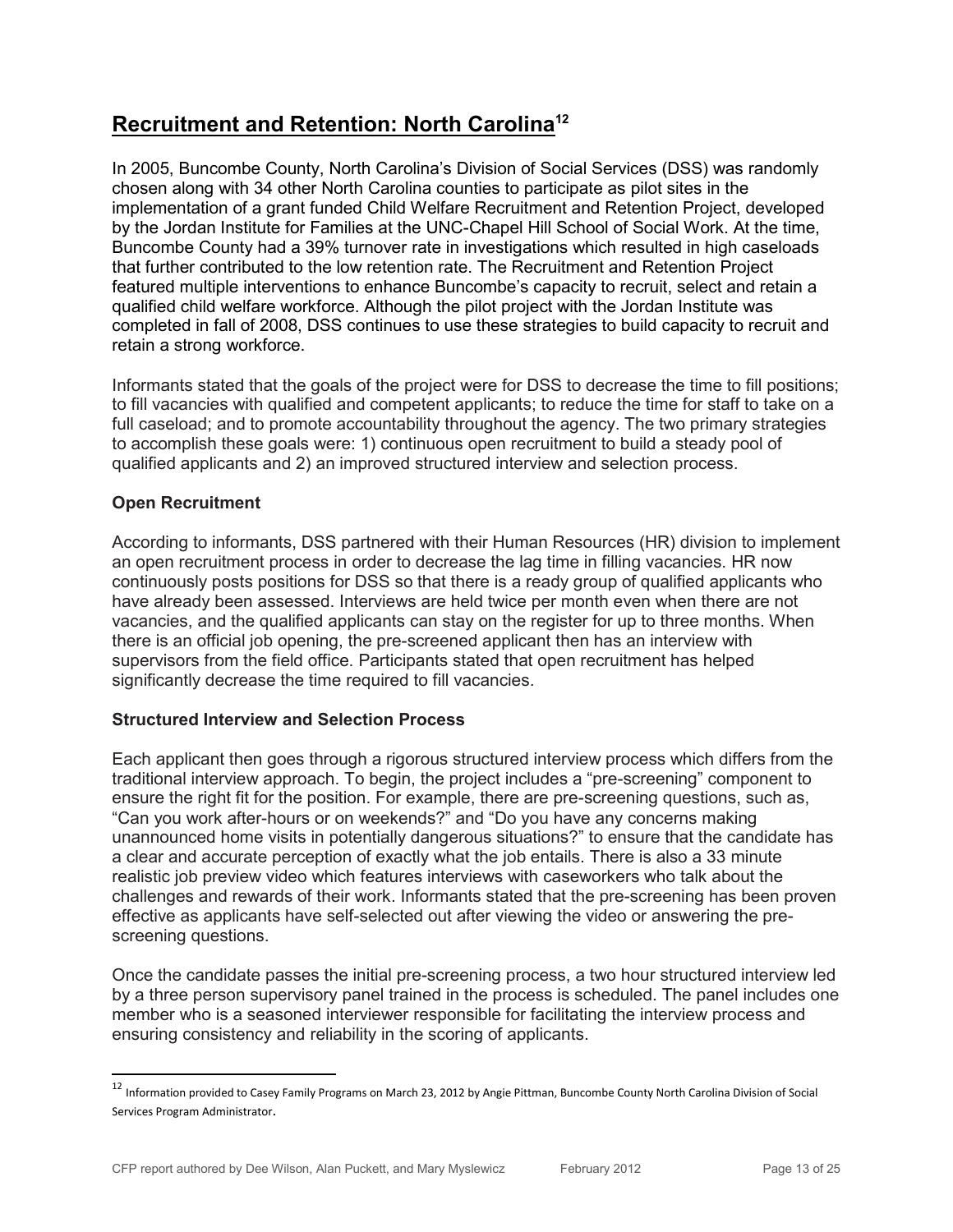Respondents stated that the interviews are structured around a competency based approach to hiring based on ten different core competencies. The interview focuses on those competencies that are most difficult to improve through trainings such as values, attitudes and personality traits. The interviewers also look for a comprehensive assessment of the candidate and the ability to:

- Synthesize information to develop a case analysis.
- Use judgment and a fact finding process to elicit additional information about the case.
- Use that assessment to clearly and concisely give recommendations using computer technology.

#### **Scoring and Assessment**

Once the interview is completed, the components of the selection process are then rated separately based on the scoring of the standard interview, fact-finding interview and written exercise. Candidates are also scored on the ten competencies with behavioral indicators. The interview team participates in an interactive conversation that results in a consensus score for each competency. The Summary Composite Score is calculated and becomes the final score for each candidate.

#### **Retention**

Once the candidate is hired and "in the door", DSS also conducts "Stay" interviews with all the newly hired employees at the 30, 60, and 90 day mark. "Stay" interviews are structured conversations between supervisors and new staff at the 20 and 60 day mark, and then the employee meets with the program administrator after 90 days. According to informants, "at 60 days there is a lot that you can do to iron out the bumps in the road to make sure that they are aligned for success."

The "Stay" interviews are composed of structured questions:

- 1. Are you getting the tools and training that you need?
- 2. Do you have a good relationship with your peers?
- 3. What is the fit with your supervisors?
- 4. What is the cultural fit with the agency?

DSS also hired a critical incident stress management clinician to work with caseworkers who have experienced secondary trauma related to work issues, have a very difficult case or are struggling with work/life balance. The clinician's main focus is to assist individuals in overcoming complex and intense reactions to stressful incidents and trauma through debriefing on an individual basis. According to informants, staff view this clinician/role as a tremendous support.

#### **Measuring Outcomes**

DSS measured retention rates before and after the project, and found a decrease in turnover from 39 percent in 2007 to 10 percent in 2011. In addition, the time to fill a vacancy has decreased from over 60 days in 2007 to 26 days in 2011.

An analysis of interview data compared composite interview scores with future performance ratings in casework positions (employees rated as stellar, solid or poor). The majority of poor performers scored below 100 on the interview, while the median scores of stellar and solid performers were a bit higher than 100. Interestingly, the evaluation found that the "stellar performers" did better on written exercises, and were better able to distill information regarding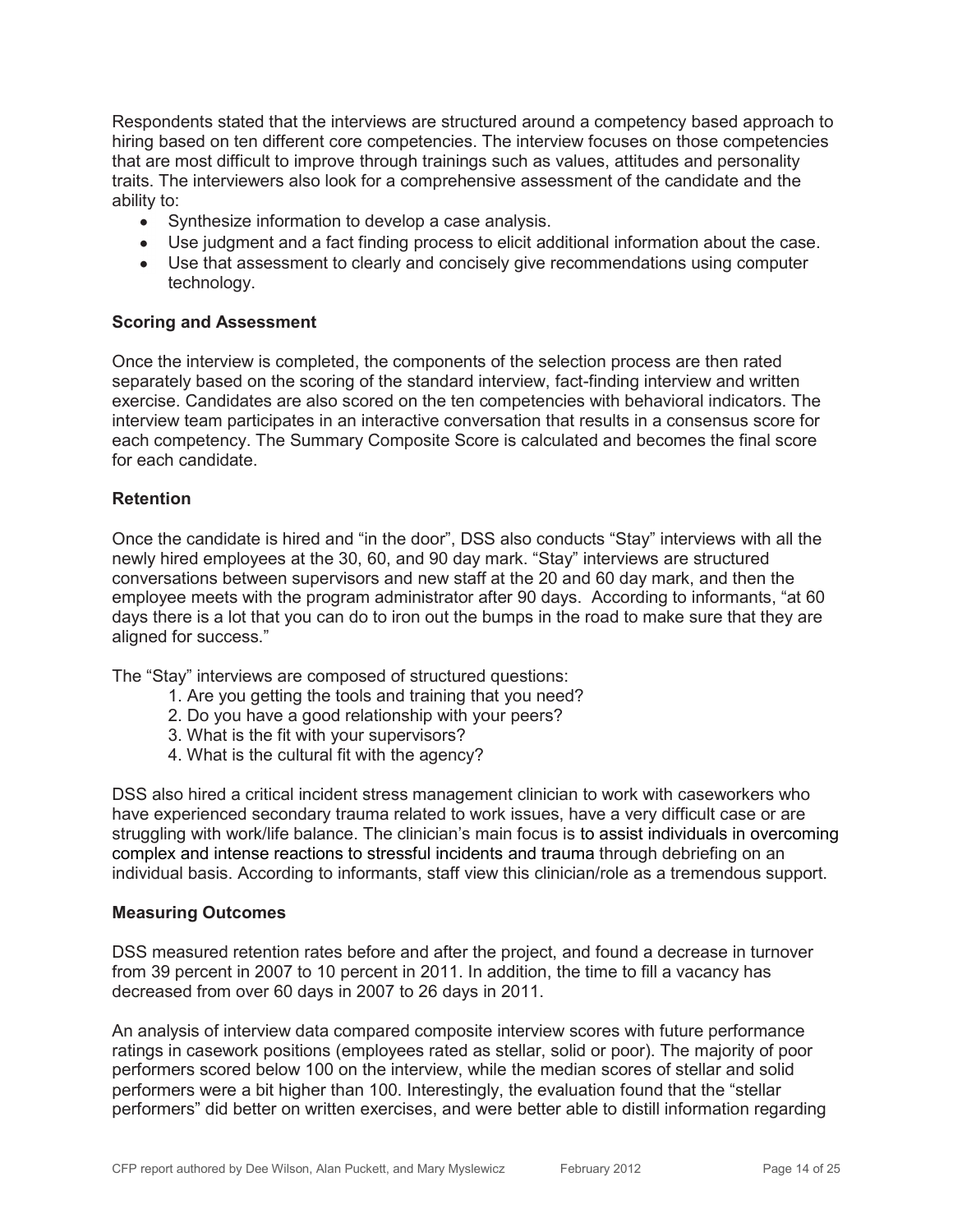safety and risk. "Poor performers", on the other hand, scored high on the verbal portion of the interview but lower on fact finding and written sub-scores. Because potential poor performers could be more adept verbally, our informants emphasized that it is important to check references and carefully review candidates' job histories.

The analysis also examined education levels to determine if a degree in social work was a predictor of job performance, and found that employees with a bachelor's degree in a field other than social work were more likely to leave the agency than employees with a degree in social work.

#### **Lessons Learned**

When asked about lessons learned during the implementation of the project, the following points were emphasized:

- **Risk and safety training**: No matter how well an applicant scores on the interviews, it is important to continually train them on risk, safety and protective factors.
- **Listen to staff**: Managers noted that staff forums are held regularly to learn about stressors that employees experience on the job and to ask for ideas for how to reduce the impact of those stressors.
- **On-going staff supports**: It is important to continue to support staff once they are hired through mentoring and facilitating professional development.

## **Leadership Development and Planning: Franklin County, OH<sup>13</sup>**

#### **Background**

In 2008, in anticipation of an increase in the number of staff retirements in the upcoming years, the Director of Franklin County Children Services (FCCS), Eric Fenner, established a comprehensive approach to succession planning. A full time Leadership Developer position was created devoted to career and leadership development within FCCS. This position was envisioned as strengthening the field of existing leaders, promoting a higher level of leadership and strong mentorship and building capacity within the organization. The Leadership Developer's initial task was to develop the agency's core leadership competencies, first through interviewing external leaders and experts on the subject and then vetting those views internally. In the end, five core competencies were identified for FCSS to develop, with behavioral indicators to support measurement:

- Communication Skills
- Interpersonal Skills
- Performance Motivation Skills
- Cognitive Skills

• Administrative Skills

<sup>&</sup>lt;sup>13</sup> Information provided to Casey Family Programs on April 5, 2012 by Crystal, Executive Director, Public Children Services Association of Ohio, Tina Rutherford, Deputy Director, Franklin County Children Services, and Vicki Rhoads, Leadership Developer at Franklin County Children Services.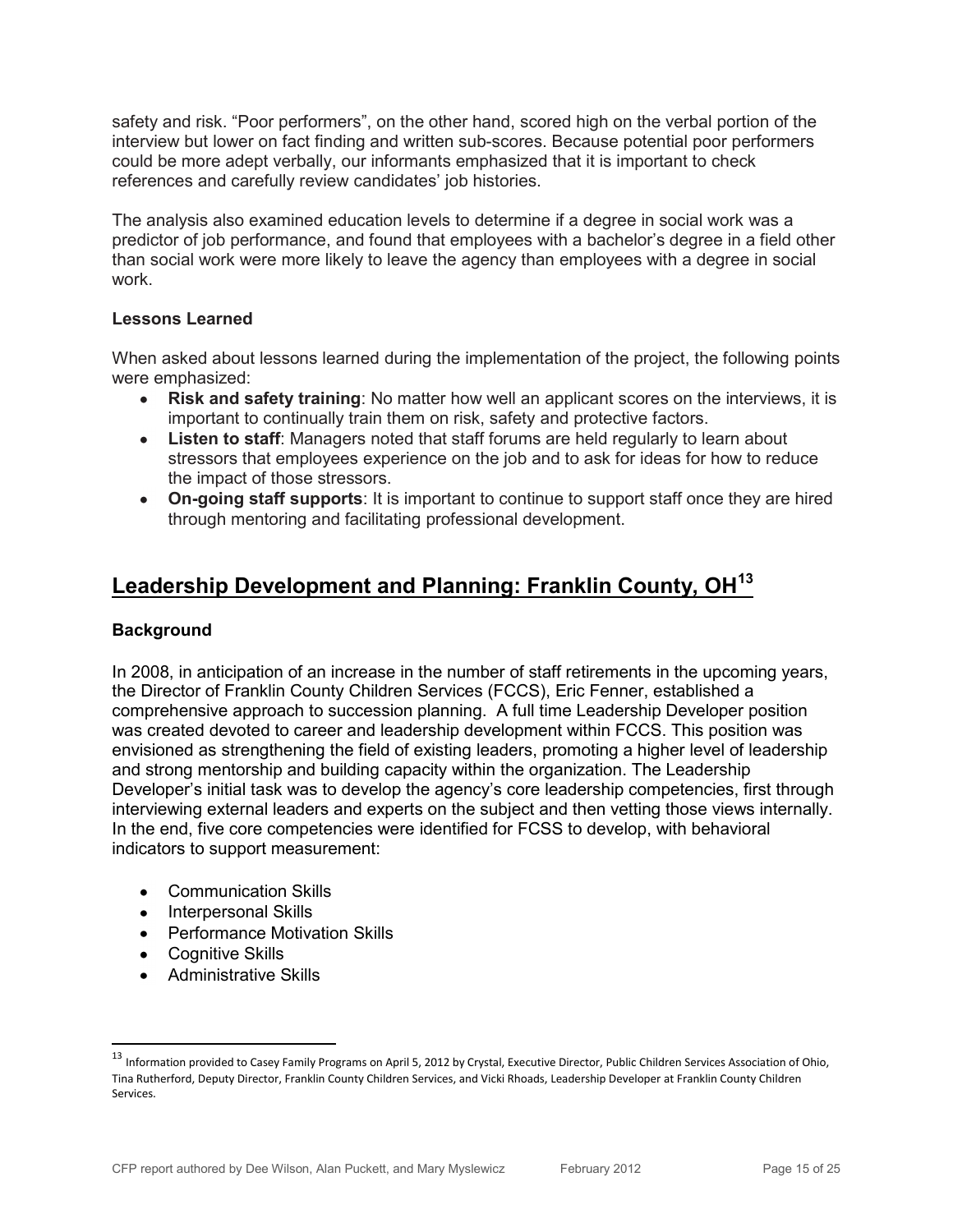#### **Leadership Academy**

To support the advancement of the above listed core competencies among staff, FCCS created Franklin County's Leadership Academy. According to informants, 70 people, or about 10% of the workforce in FCSS, are currently participating in leadership learning and coaching activities through the Leadership Academy. Applicants must come prepared to discuss their professional pathways, and how the Leadership Academy can help them identify realistic goals and develop a plan to accomplish those goals. All participants complete a Professional Development Plan that helps them map out "where they are right now, where they want to be in the future, and how FCCS can help them get there." If employees are unrealistic regarding their preferred pathways, this is an opportunity to have a "crucial conversation with them around the issues", according to informants.

The Academy is structured into four different tiers; participants are placed in a tier depending on their position and experience:

- **Pre-Supervisory Leadership:** Staff participating in this group do not have supervisory responsibilities in their current job. This group participates in a monthly facilitated session supporting leadership development.
- **Supervisory Series:** This group is comprised of supervisors. They are given training directed toward their job responsibilities with an emphasis on promoting higher levels of organizational effectiveness. Course work content includes the following modules: "The 360 degree leader", "What is in a leader", "Developing the leader within you", "How to build organizational capacity", and "Meeting from the middle".
- **Administrative Series:** Staff enrolled in the administrative series have higher level administrative/supervisory responsibilities. This cohort receives training directed toward their managerial responsibilities. In addition, the trainings are conducted with the expectation that participants will be actively involved in an agency problem solving experience which will challenge their critical thinking skills. This involves more advanced organizational strategy course work such as "How to lead in lean times", "How to deal with adversity", and "Stepping out of the box in creativity".
- **Coaching Series:** This group is comprised of staff who participated in the initial Leadership Academy. A coaching plan is instituted with monthly coaching from peers. The group meets bi-monthly to discuss their coaching experience and participate in a structured training. A meeting is scheduled with each participant to discuss their Personal Development Plan and decide on the coaching experience.

Staff interested in the leadership academy must apply and be prepared to devote 60 hours of learning for each track. Applicants are formally reviewed by Human Resources and then asked to develop three learning outcomes. Since the Academy's inception, about 15 participants have been promoted within the agency. It is important to note, however, that caseworkers and supervisors are not required to participate in the leadership academy in order to be promoted; rather, it is viewed as a learning opportunity for professional growth, not a requirement for promotion in the agency.

#### **Measuring Outcomes**

Our informants commented that FCCS has experienced a decrease in turnover over the past few years; however, they were uncertain regarding the impact of the Leadership Academy on turnover rates given the effects of the recession on retention rates across the county.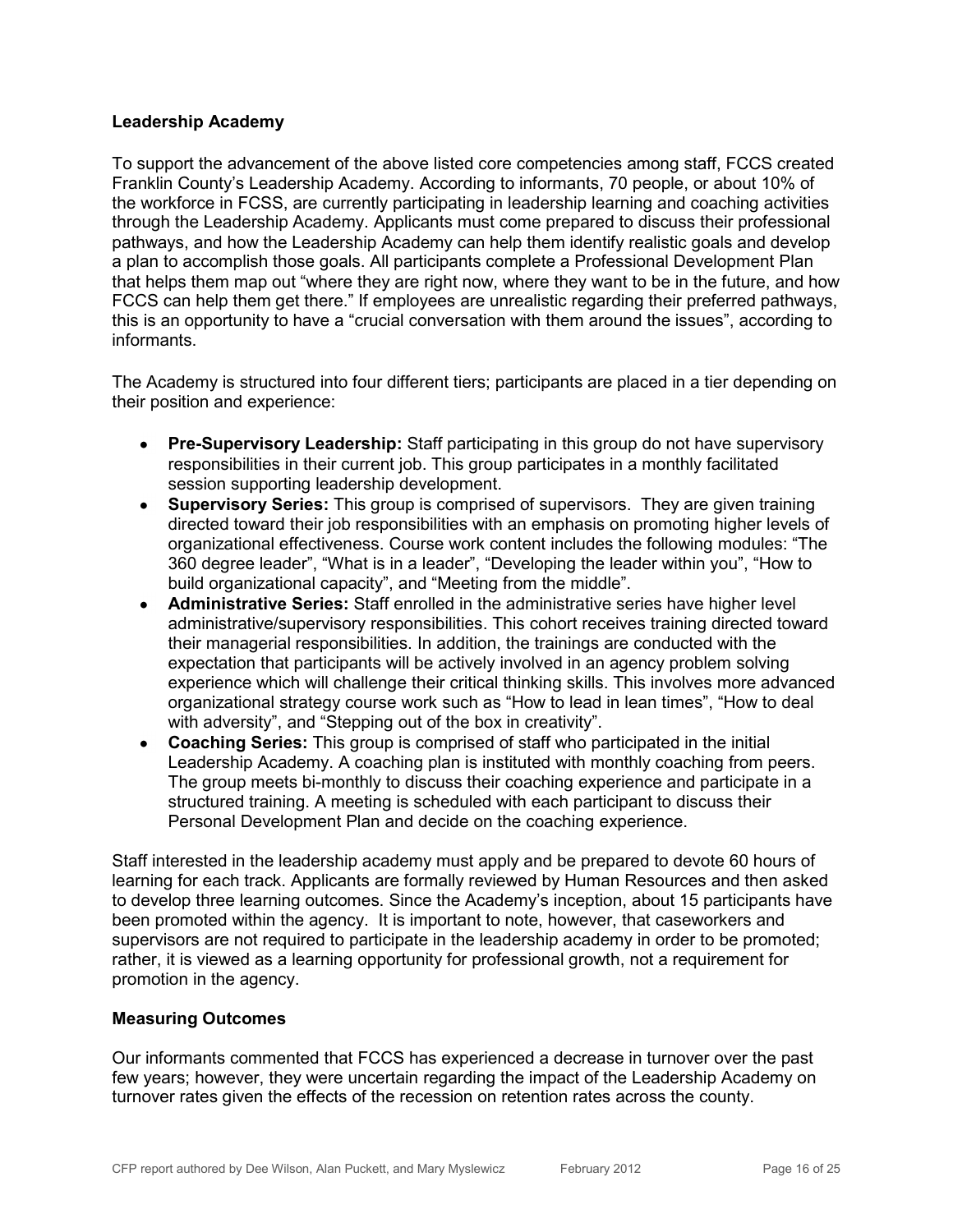Nevertheless, the agency's turnover rate has been stable at about two percent, which is extremely low for Franklin County. Our informants emphasized that the Leadership Academy has led to a "culture of learning and engagement", and they have noticed an improvement in employees' attitudes throughout the agency.

#### **Other Initiatives**

When asked about workforce development initiatives beyond the Leadership Academy, informants mentioned that the agency is focusing on improving supervisory skills as new supervisors coming on board are a largely inexperienced cohort. Informants emphasized that the first step to consider is whether supervision is a good fit for this person since "a good caseworker does not always make a good supervisor." The focus of the new initiative is on giving supervisors strategies around disciplinary and performance issues, as well as the nuts and bolts of conducting a good performance evaluation of staff. In addition, new supervisors receive training in corrective action plans.

Our informants stated that, due to this new initiative and focus on the supervisory improvements, the Leadership Academy is undergoing modifications. They said that it is unlikely there will be as many tiers of participants in the near future because of the current focus on new supervisors and Associate Directors.

### **Use of Learning Collaboratives to Train State and Contract Agency Staff: Illinois**

The Illinois Department of Children & Family Services (DCFS) has adopted the "Learning Collaborative" approach as a group training modality for both state and contract agency (referred to as POS, or Purchase of Services) employees. One objective of this process is to address elements of the state's Program Improvement Plan (PIP) in response to findings of the federal Child and Family Services Reviews (CFSRs).

The Learning Collaborative (LC) model has been used extensively in the health care field since being developed by the Institute for Healthcare Improvement (IHI) in 1995. DCFS is currently utilizing the approach in system-wide quality improvement efforts, including:

- Engagement and Involvement of Fathers in Child Welfare; Increasing Family Connectedness;
- Improving Stability for Children and Families;
- Implementing the agency's Trauma-Informed, Family-Centered Strength Based (FTS) practice model;
- Family Focused Practice;
- Critical Thinking in the Assessment of Child Safety; and
- Implementing and testing the state's child welfare Differential Response initiative, titled Pathways to Strengthening and Supporting Families (PSSF).

Use of Learning Collaboratives as the primary vehicle for full, statewide implementation of the FTS practice model is a major emphasis for DCFS, and received significant attention in the state's second round CFSR PIP document.

Under the Illinois adaptation of the Learning Collaborative approach, the state is divided into 15 Regional Learning Collaboratives and 54 Local Learning Communities. Each participating DCFS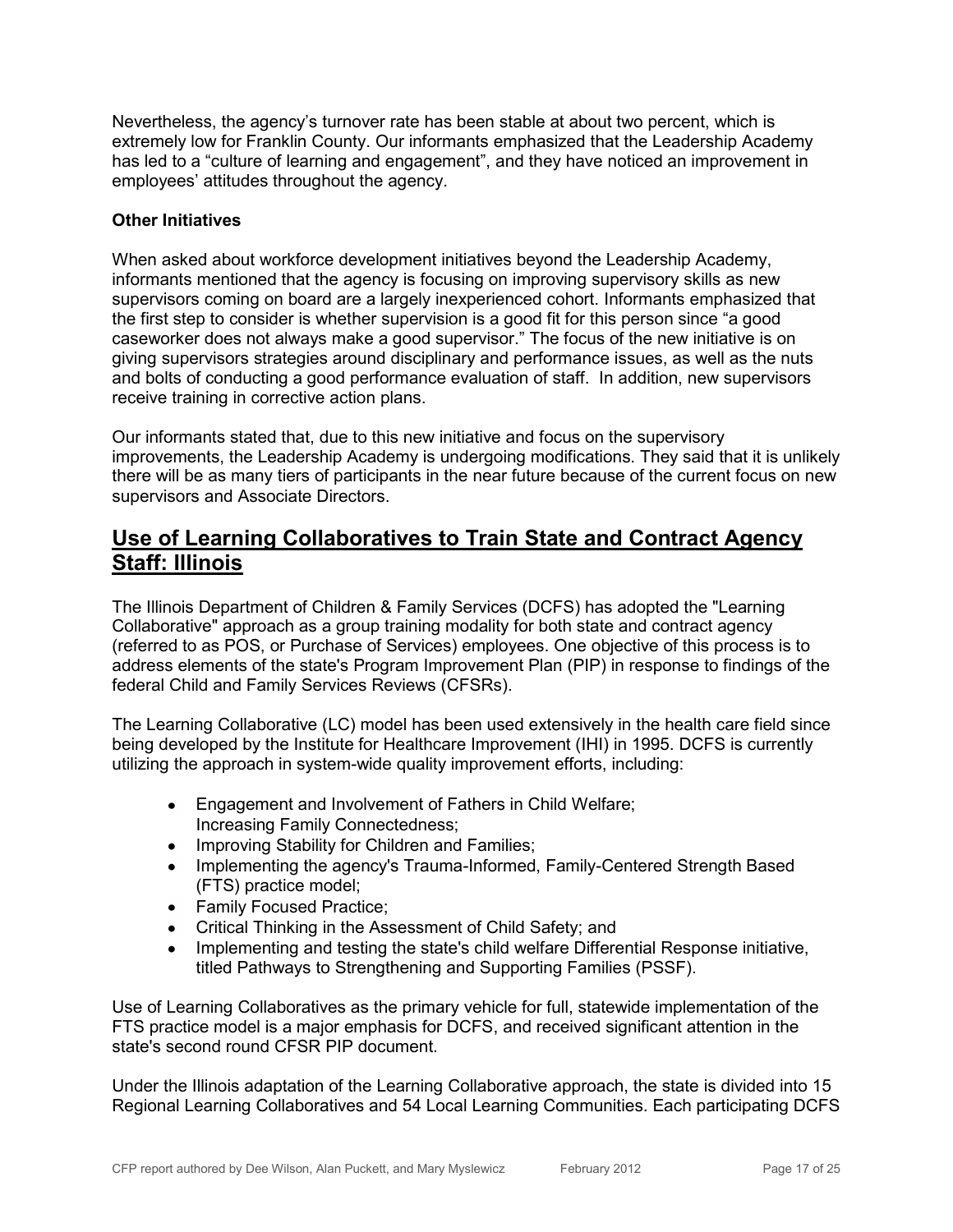office and contract agency designates a core team of at least five employees representing a range of positions within the organization. The core team is responsible for dissemination of the targeted practices within their office or agency through classroom presentations, video or audio presentations and field based transfer of learning activities. Participants remain members of the same local Learning Community over time, and focus on new initiatives as needed. The Regional Learning Collaboratives come together three times per year for Learning Communities to share what each has learned.

All Learning Communities within the state implement the same trainings during the same time period. According to Illinois's 2011 second round CFSR PIP document, "A Collaborative Leadership Team crafts the framework and curricula for each LC phase, trains facilitators and content experts in the LC approach, provides support and coaching to the trainers and facilitators, and manages day-to-day activities of the LC. Content Experts/Trainers and Facilitators convene LC meetings, serve as coaches and facilitate consistent contact among their LC team members."

A report summarizing DCFS's trauma informed, strength based practice initiative identifies the following "key premises" of a Learning Collaborative:

- 1. The Learning Collaborative does not "create" new knowledge. It uses existing knowledge based on evidence of what has worked and tries to help systems modify and apply the knowledge to fit their systems' individual needs.
- 2. There is significant practice variations within and among child welfare agencies.. Some agencies may do something well; others may not have as much success. Thus, there is much room for improvement through sharing of information.
- 3. Measurement for improvement is critical in order to ensure that all changes are resulting in positive outcomes. Small tests of change are done to allow for rapid implementation and careful tracking of the impact each small change has on the system.
- 4. "Every system is perfectly designed to achieve the results it gets." People within the system want to do good work; they are mission driven and well intentioned, but systems can get in the way of doing good work. It is the system that needs fixing -- not people within the system.
- 5. Employees can learn more from collaborating than from working alone. There is no need for every agency in the country to make the same mistakes -- and every reason for them to benefit from others' successes.

DCFS lists the following guidelines to describe how its trauma informed, strength based practice Learning Collaboratives should operate:

**1. Small Tests of Change are Used** : The most noteworthy difference between a Learning Collaborative and the usual work done in clinical or child welfare settings is in the "small tests of change" LC participants use to test and implement changes. Agencies tend to be good at planning for changes. Agencies often spend a significant amount of time planning and then move straight to implementation. The "small test" method allows ideas to be tested incrementally, where the consequences are minimized before a change is rolled out to multiple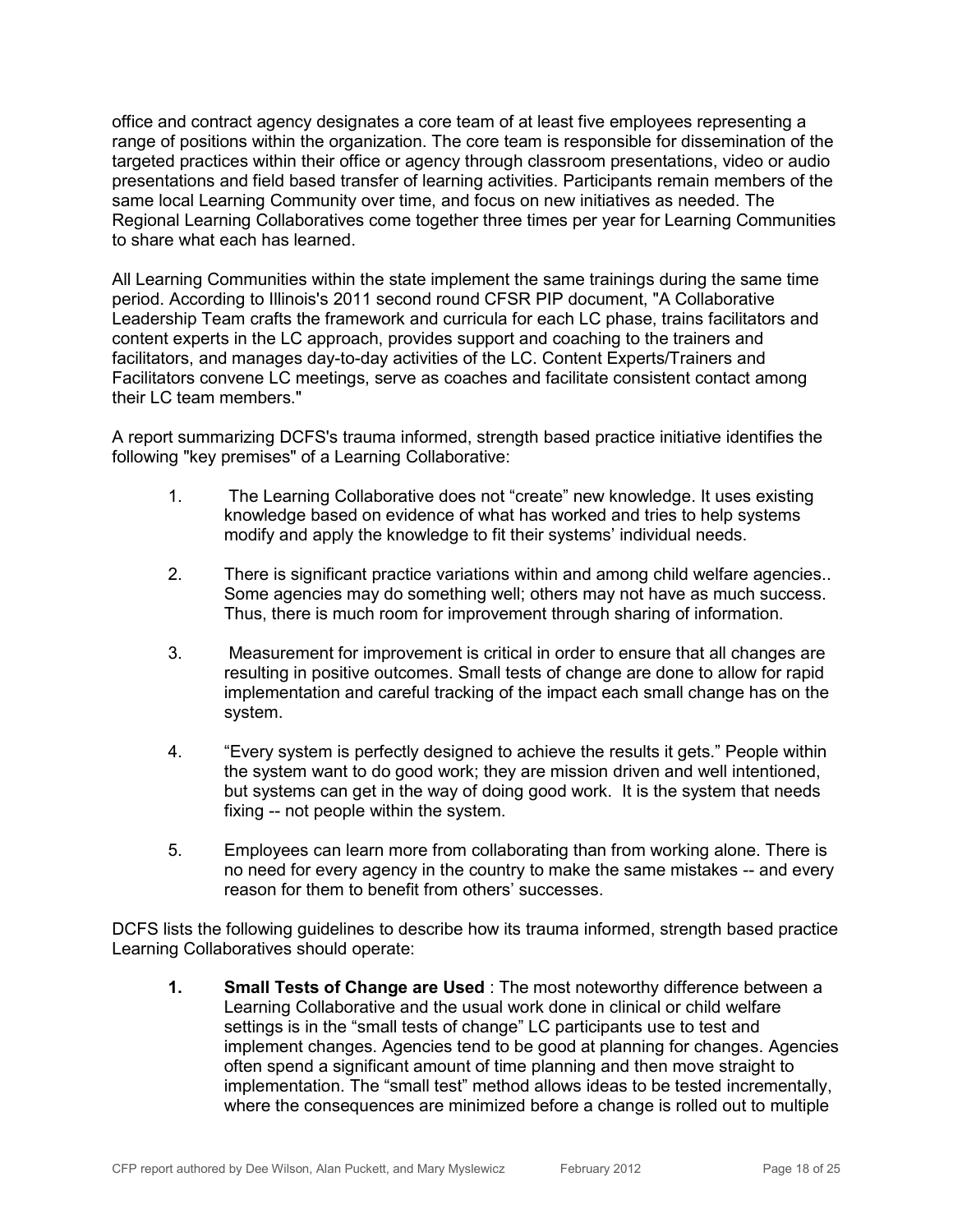units or agencies. In the LC, teams are encouraged to try new ideas immediately without any planning effort. One of the LC mantras is "never plan more than you can do." Because small ideas are tested in rapid succession, and often simultaneously, less time is spent on planning and more time is spent learning from practice in agency settings.

- **2. Anyone Can Have and Test Ideas**: The Learning Collaborative encourages anyone with an idea to test it out and see what happens. Having multiple people testing their ideas fosters creativity, generates synergy among staff and accelerates the speed at which changes can be made. The more people in a site who engage in the "Plan-Do-Study-Act" (PDSA) process, the faster buy-in will occur as tests achieve successful results.
- **3. Consensus Is NOT Needed**: Unlike most planning processes, where consensus and buy-in are critical steps to moving forward, consensus is not needed for someone to test an initial idea. Testing an idea without spending a large amount of time discussing it first often generates consensus in the long run, because the results of the test can speak for themselves. Because participants don't have to achieve consensus prior to testing an idea, more ideas can be tested at any one time and less time is spent in meetings resolving opposing viewpoints.
- **4. Changes Happen at All Levels (not just the top)**: Using the Learning Collaborative methodology, changes can be tested at all organizational levels at once. This is not a sequential process, and teams will find that while caseworkers and clinicians are focusing on one set of changes, supervisors may be testing ways to spread a different set of changes across the organization.
- 5. **All Summary Framework Components Must Be Addressed**: The Summary Framework is used to guide the work, and consists of five components that involve the entire system of adopting and implementing the FTS Child Welfare Practice model. Teams neither select a single component on which to focus for the entire year, nor do they work sequentially through each of the components. All teams are required to address all five components simultaneously. Components are inter-related, and often one change will impact other pending changes. In order to affect system-wide changes, all five areas must be addressed in this Learning Collaborative.
- **6. Ideas Are Stolen Shamelessly**: This methodology is described as a "Collaborative" for a distinct reason. Each team has strengths and every team in the Learning Collaborative can benefit greatly from the strengths of the others. The Learning Sessions, the Intranet, and the conference calls present opportunities for teams to capitalize on the successes of others and learn from their mistakes. If one team designs a tool to accomplish a goal, there is no reason that the other teams in the Collaborative should not customize this tool and begin testing it in their target area the following week. If all teams in the Learning Collaborative share their learning, every team involved will reap the rewards.
- 7. **Successes Are Spread Quickly**: Commonly, pilot projects are tested and then gradually disappear. Practice changes made through participation in the Learning Collaborative are sustainable. Once a change has been implemented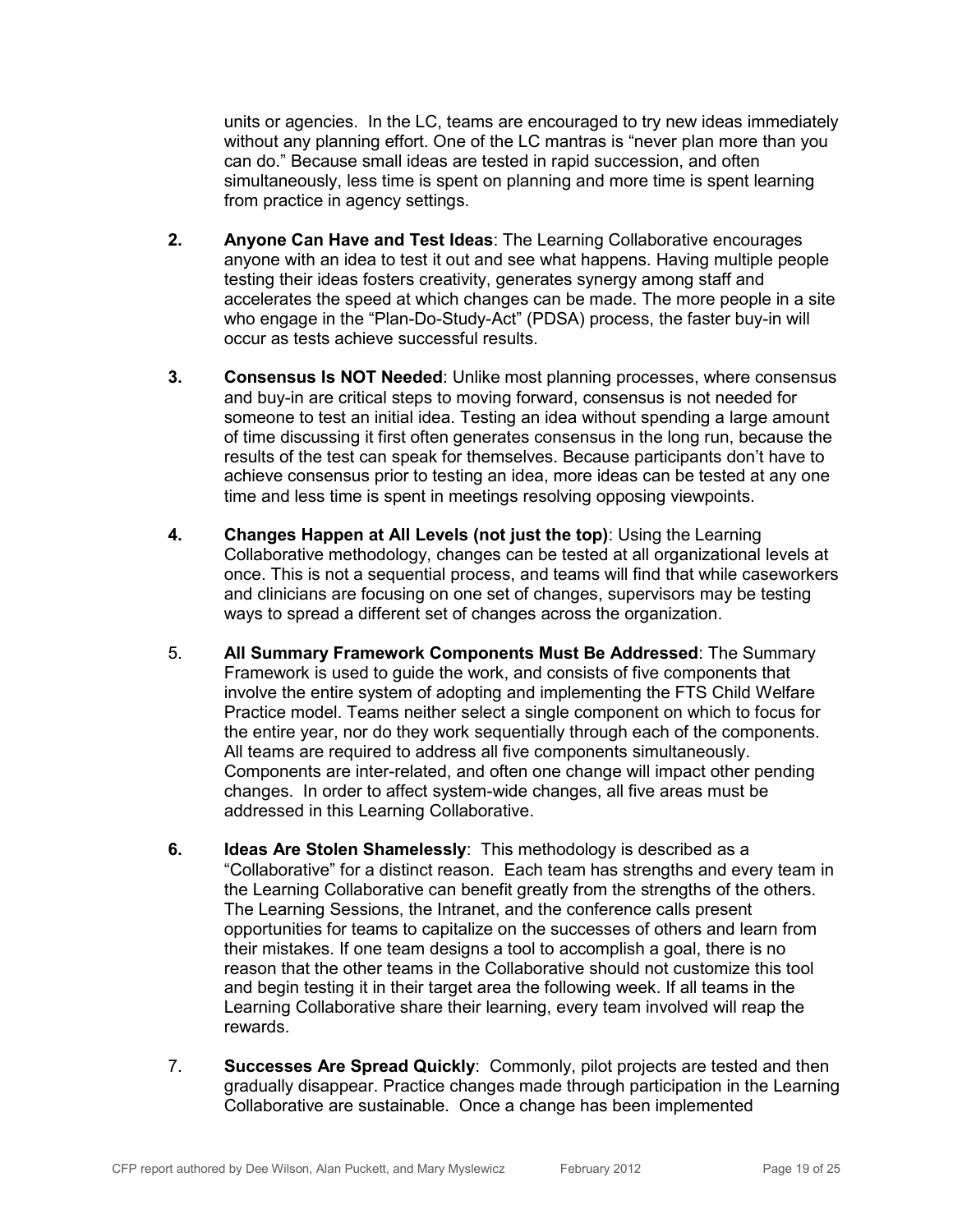successfully in the target area, the key team members are responsible for spreading that change throughout the entire site. Once again, this is not done through workgroups, committees or task forces. It is done through focused and rapid small tests of change reinforced through the caseworker-supervisor relationship.

8. **Measurement Is for Improvement, NOT for Research**: Many measures are either mandated or are being used for research purposes. However, the Learning Collaborative strives to evaluate improvements over time. While measurement is a critical aspect of the Learning Collaborative and all metrics must be reported on a monthly basis, the Learning Collaborative is not about measurement. It is about practice improvements.

In April 2012, Larry Small, Associate Deputy Director in the DCFS Office of Behavioral Health, said that "it's still a bit premature for specifics" in terms of outcomes data from the Learning Collaboratives, but added that "we are seeing consistent progress and success" in PIP areas targeted for improvement through the LC approach.

A wide range of tools and materials for each LC training phase are published and available on DCFS's training website at http://www.state.il.us/DCFS/library/com\_communications\_train.shtml

# **Training: New Jersey's Training Academy<sup>14</sup>**

The New Jersey Department of Children and Families (DCF) Child Welfare Training Academy has 32 employees and contracts with three state universities. These three institutions comprise the training consortium, created as part of the 2006 Modified Settlement Agreement (MSA). The MSA was created in response to litigation filed by Children's Rights, and training of staff on practice fundamentals was one of the ten key areas of practice and principles on which the MSA focused. The Training Partnership works in cooperation with New Jersey's social work and child welfare professionals, higher education communities and other practitioners who serve children and families to ensure that the Department's training programs reflect best child welfare practices and policies across all disciplines.

Mandatory, foundational and elective workshops are offered year round at training locations throughout New Jersey. The Partnership effort significantly supports the New Jersey Child Welfare Training Academy's ability to achieve its training goals as outlined in the MSA. The goals are to train more than 5,000 DYFS caseworkers, supervisors, managers and community partners per year in case practice.

DCF also launched an intensive Case Practice Model (CPM) immersion training process, beginning in four DYFS Offices in 2008. The process involves training, on-site coaching, engagement with community partners, service expansion and implementation of Family Team Meetings. The immersion training has since expanded to 34 offices, and the final phase will take place in 2012 with the remaining 13 offices scheduled to complete the training.

<sup>&</sup>lt;sup>14</sup> Information provided to Casey Family Programs on March 7, 2012 by Robert Ring, New Jersey Child Welfare Training Academy Director.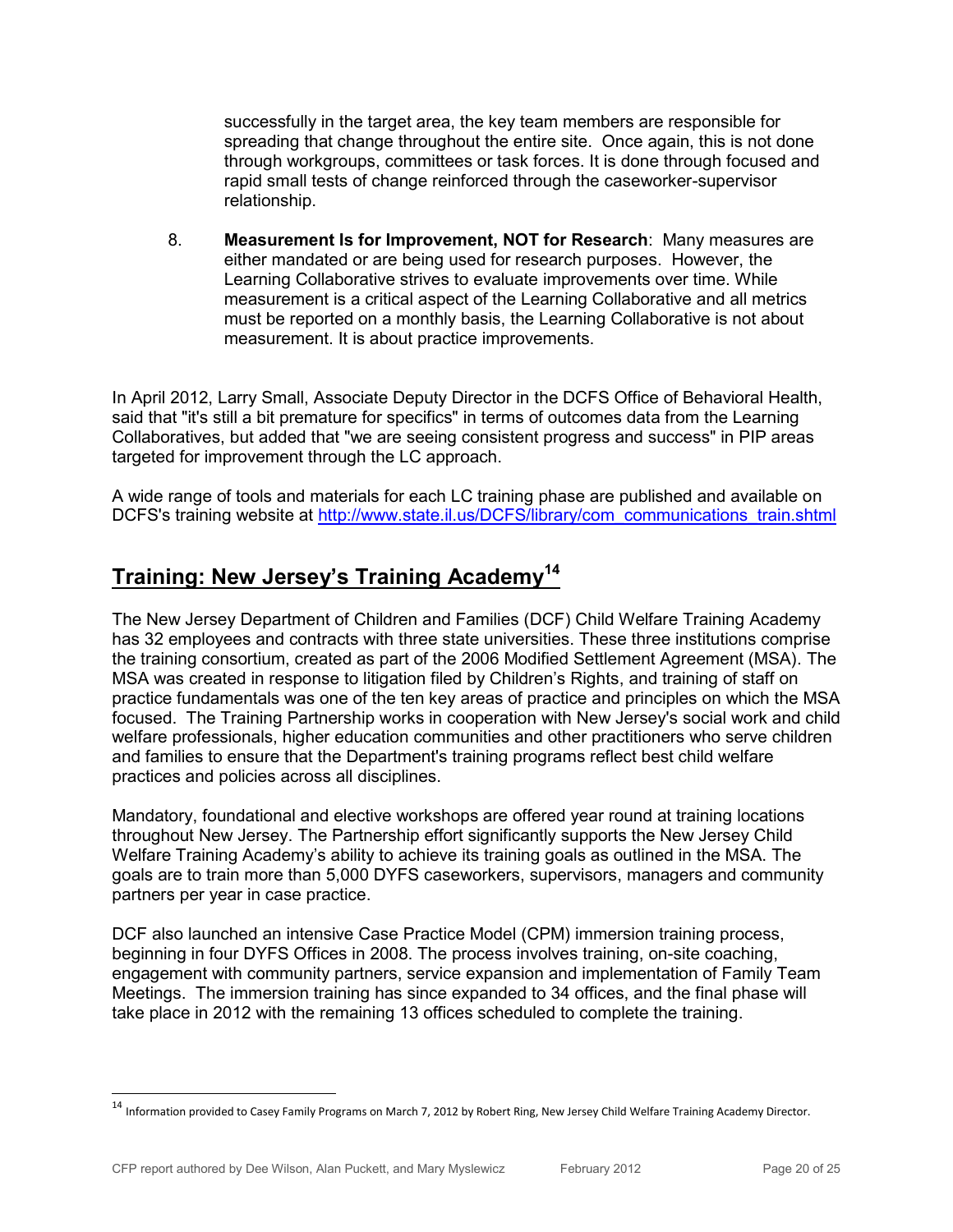When Robert Ring, Director of the Child Welfare Training Academy, was hired in 2007, he restructured the University Partnership to contract with a dozen or so expert consultants for training on specific subjects. These courses are developed from recommendations of managers to address practice gaps in the field. As a result of the restructure, the number of courses created in a year increased from seven in 2007 to over 40 new courses developed and offered by the end of FY 2012. Each caseworker will receive 13 days of training, and supervisors will receive 15 days of training by the end of 2012.

#### **Training Requirements**

DCF training requirements for staff include a pre-service training for new staff, as well as ongoing mandatory in-service trainings for all staff. The pre-service training instructs new caseworkers, prior to their assuming a full caseload, how to conduct interviews with parents, medical staff and other child welfare professionals, as well as how to refer families for services. A key component of the training is the use of an investigation simulation. New caseworkers interview a simulated "family" in a staged apartment about concerns referred to DYFS. The entire new worker training lasts approximately two and a half months, and is broken up equally into classroom work and field work. There is also a six day supervisory training developed to train newly promoted supervisors on the essentials of quality supervision.

The In-Service Foundation Courses are mandatory training courses offered to newly hired DYFS employees within their first year of service. All caseworkers and their supervisors have an annual training requirement of 40 hours of training, with about half of those hours devoted to specific mandatory trainings. Training courses are designed to provide caseworkers with an overview and basic knowledge of factors involved in child abuse and neglect. A sampling of the courses includes:

- Understanding Substance Abuse & Addiction
- Mental Illness
- Domestic Violence
- Child Sex Abuse Identification & Investigation
- Concurrent Planning

#### **Measuring Outcomes**

The Training Academy utilizes multiple ways to measure the success of their trainings. For all courses, they conduct pre and post-test evaluations for each participant. Additionally, they have implemented an innovative "transfer of learning" strategy in their Case Planning Training. Once an office completes the Case Planning Training, the results of the office's post-test results is compared with a re-administration of the post-test six months later. The results of both of those tests are compared, and a training plan is formulated for the office based on the office's needs. The process is repeated again after six months.

They also hope to initiate a "certification" program whereby caseworkers and supervisors who are trained in use of an abuse/neglect substantiation program will be given (online) 10 random scenarios and asked to place the scenario in the proper substantiation tier. If they pass, the caseworker will be certified in the use of that process for one year at which time they will be expected to repeat the process with new scenarios.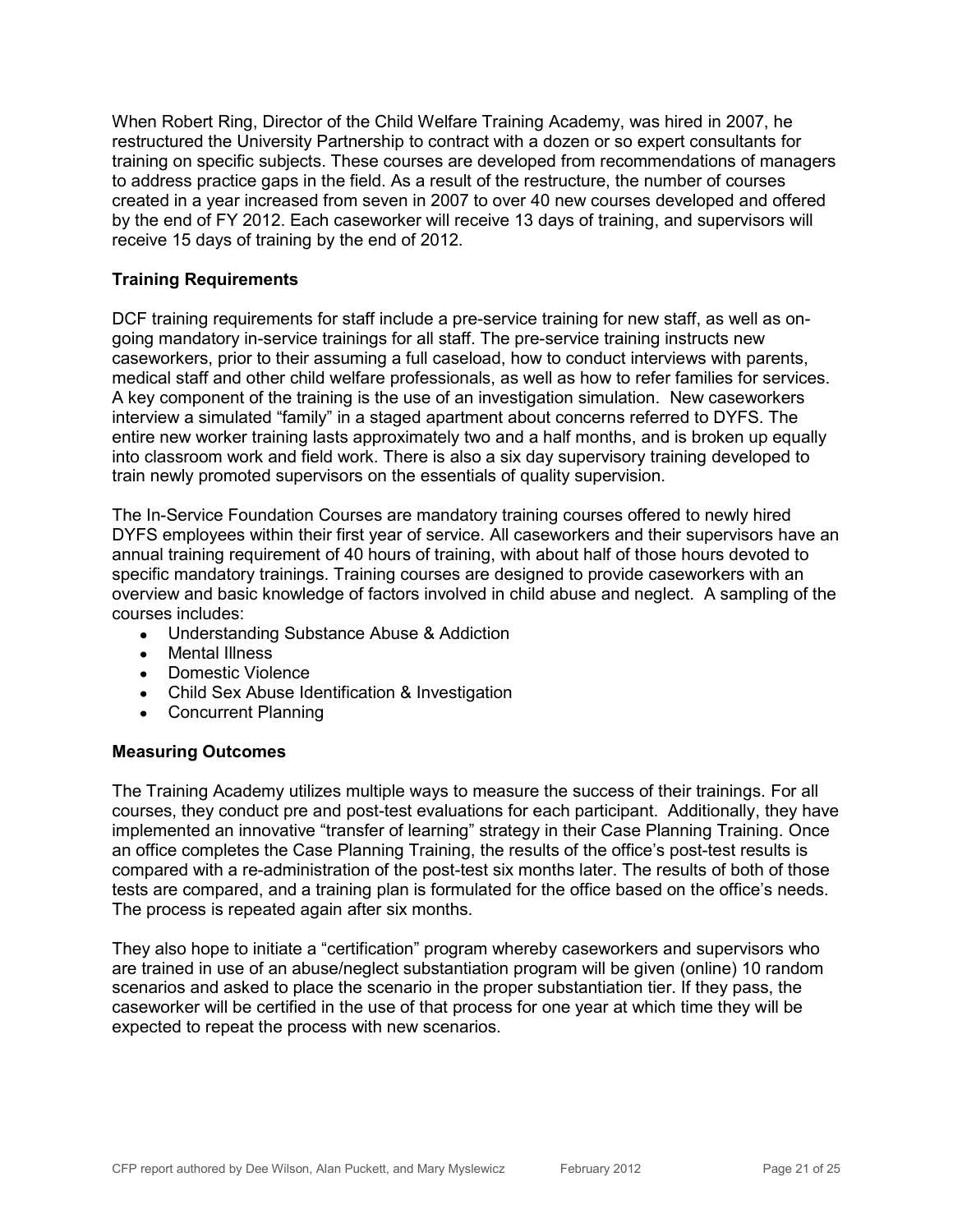#### **Certifications**

DSCF staff may also receive certification in different subject areas. Employees are allowed time off to attend the certification programs but do not receive extra compensation after being certified. The certification programs include:

- Child Advocacy Center (five post-BA college courses in child advocacy)
- Adoption (six one-day courses over a year)
- Domestic Violence (ten one-day courses over ten months)
- Adolescent Work (five post-BA college course in adolescent advocacy)

#### **Funding**

The Partnership receives funding by the state and is a separate line item budget. Since 2009, the training budget has remained steady at \$3.5 million. It was stated that on the average, with one trainer in the classroom, it costs \$93,000 to train all caseload carrying staff in a one-day mandatory training.

### **Improved Supervision: Missouri's Children's Division<sup>15</sup>**

#### **Background**

In 2005, while Missouri's Children's Division (CD) agency administrators were developing strategies to achieve their Performance Improvement Plan (PIP), they realized that most of those strategies directly related to improvements in supervision. According to our CD informants the managerial view was that if there were strong supervisors who could properly support front line staff, the agency would be able to best serve children and families. The CD engaged the National Child Welfare Resource Center for Organizational Improvement (NRCOI) and National Resource Center for Child Welfare Data & Technology (NCWRCDT) to provide technical assistance to the agency.

#### **The Strategic Plan**

A workgroup was formed with representation from seven Missouri sub-regions, and the top performing supervisors were invited to join the workgroup. The first order of business was to figure out "where supervision was now and where they wanted to it to be", so the workgroup spent time brainstorming ways supervision could be improved in Missouri. From the list of recommendations, the CD developed and implemented their Strategic Plan.

The Strategic Plan created by the workgroup in 2006 was implemented statewide. The Strategic Plan can be broken into four overarching areas:

- Supervision Training
- Supervisor Support
- Casework Practice
- Management/Administrative Supervision/Communication

<sup>—&</sup>lt;br>15 Information provided to Casey Family Programs on March 9, 2012 by Susan Savage, Deputy Director, Children's Division, Ann Martin, Program Manager, Children's Division, and Melody Yancey, Program Manager, Children's Division.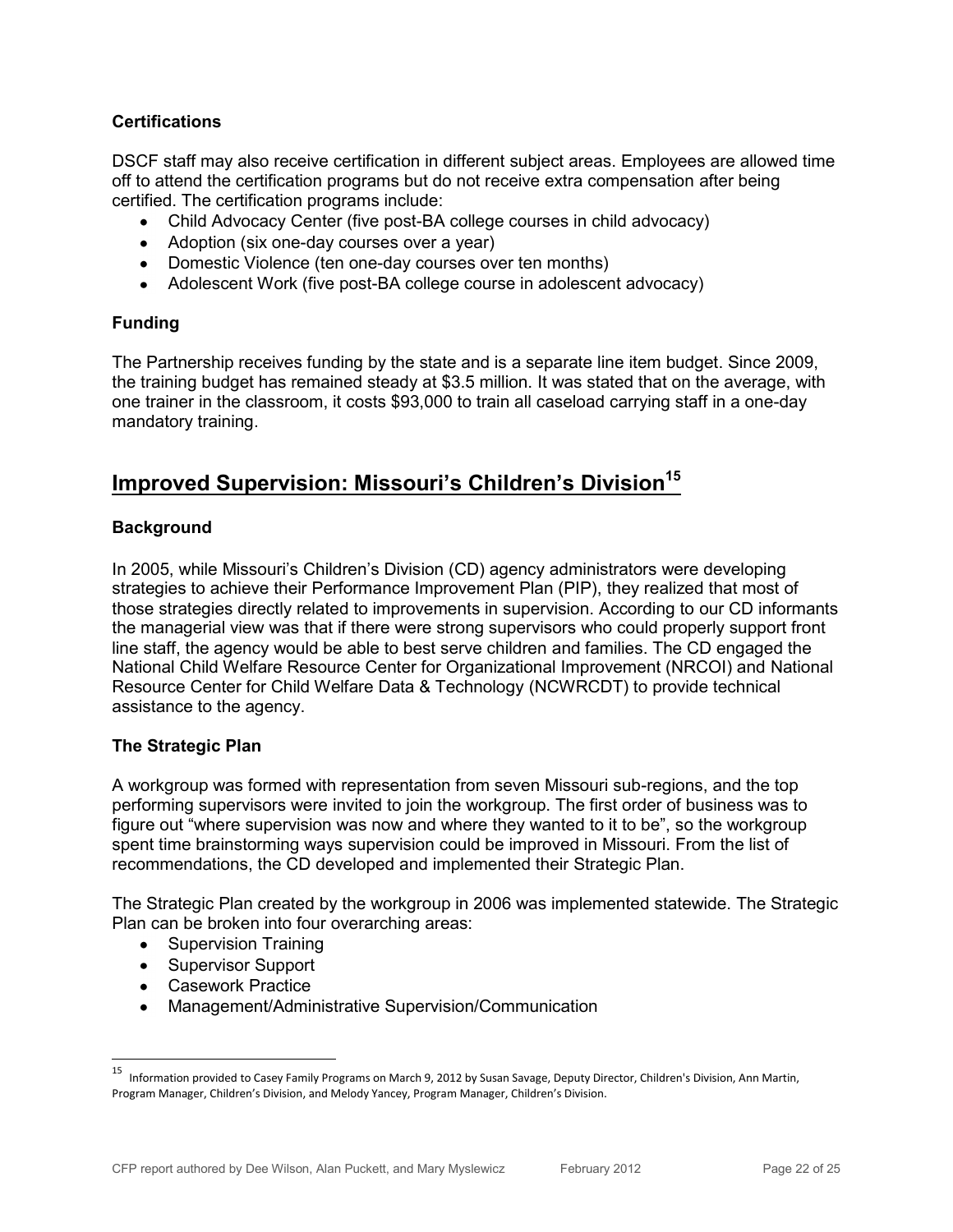The plan was comprised of more than 25 strategies that the Supervision Advisory Committee (SAC) recommended. Informants reported that CD has completed or is making progress in the majority of those areas. Successes since the Strategic Plan has been implemented include:

- Creation of a Quality Assurance Supervisory Review Tool;
- Consistent expectations for supervisors;
- Learning Labs that train supervisors on a variety of topics, and local plans for community involvement and education;
- Accreditation, which reduced supervisor to caseworker ratios to 1:7.

Our informants acknowledged that there are still some areas of the Strategic Plan that they have not made much progress on, such as career ladders for caseworkers and supervisors and increasing supervisor compensation. Nevertheless, they hope to make progress toward these goals in coming years.

#### **Supervision Advisory Committee (SAC)**

Once the Strategic Plan was created, agency leadership decided that the workgroup should become an ongoing committee to inform leadership about practice issues and assist in implementing the Strategic Plan. To achieve this goal, the temporary supervisory workgroup evolved into the permanent SAC. The SAC is composed of two supervisors from each of the seven sub-regions selected by regional directors as the most outstanding performers in their region. The SAC also includes some non-supervisory roles, such as the QA Manager, CFSR Lead, and Training Manager. Each member serves a two year term. The purpose of the SAC is to:

- Support supervisors
- Enhance supervision
- Advise leadership on supervision needs and make those recommendations available to staff on the CD intranet

The SAC meets monthly to review and record any progress made on the strategic plan; written recommendations are then provided to agency leadership. Minutes and agendas are posted on the intranet following the meetings.

#### **Measuring Outcomes**

Around 2008, the CD decided to measure impact of the strategies that had been implemented from the Strategic Plan through utilization of their annual Survey of Employee Engagement, an organizational climate assessment for all CD employees. The findings of the survey indicated a significant improvement between 2006-2008 in "supervision effectiveness", "team effectiveness" and "job satisfaction." Another noteworthy finding from the annual surveys has been that, although caseworker retention rates varied from year to year, supervisors' retention rates have been extremely stable over the past few years. From 2006-2012, supervisor retention rates remained steady at close to 90 percent. One of our informants emphasized that they "can't definitely say that SAC group had the sole impact on the supervisory retention rate but there is definitely a direct relationship between these areas."

#### **Lessons Learned**

The respondents noted several lessons learned from their experience in creating the Supervision Advisory Committee and implementing the Strategic Plan: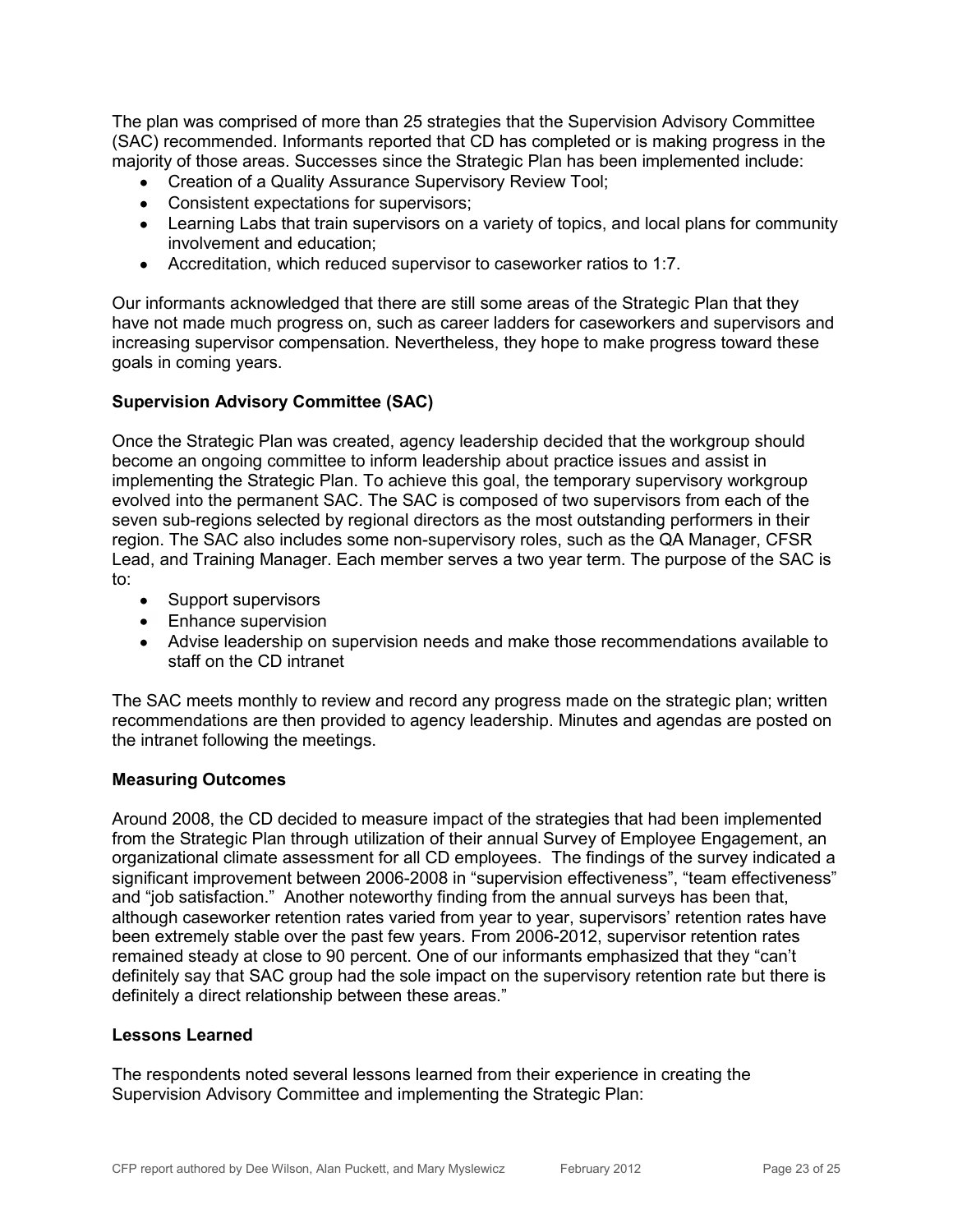- **Supervisor Involvement:** It is important to begin with an assessment of the agency and make sure that the team includes the most outstanding performers in the agency.
- **Leadership Buy-In**: It is important component to have a commitment to the process by leadership and allow supervisors to have access to top agency managers so they feel that they are truly being heard.
- **Transparency**: Transparency was also emphasized as necessary to obtain buy-in by staff impacted by committee decisions. This has been accomplished through detailed documentation and postings of all decisions on the agency intranet.

### **CONCLUSION**

Children and families with open child welfare cases are best served when there is a skilled and stable workforce available to meet their needs. Nationwide, a number of child welfare jurisdictions are making investments to build and maintain workforce capacity and support the development of skilled caseworkers and supervisors. These efforts align with the research regarding the child welfare workforce that emphasizes the critical importance of quality supervision, investments in professional development, a more structured approach to recruitment and hiring and creating an organizational culture of learning. However, more rigorous experimental research utilizing comparison groups is necessary to accurately evaluate the impact of these interventions on long term outcomes for children and families.

CFP also found large differences in caseworker and supervisor salaries, and in turnover rates, among states. Some states or counties have reduced annual turnover to 10 percent or less, a significant improvement from annual turnover rates of 20- 25 percent which have been found in a number of studies of staff retention in child welfare.